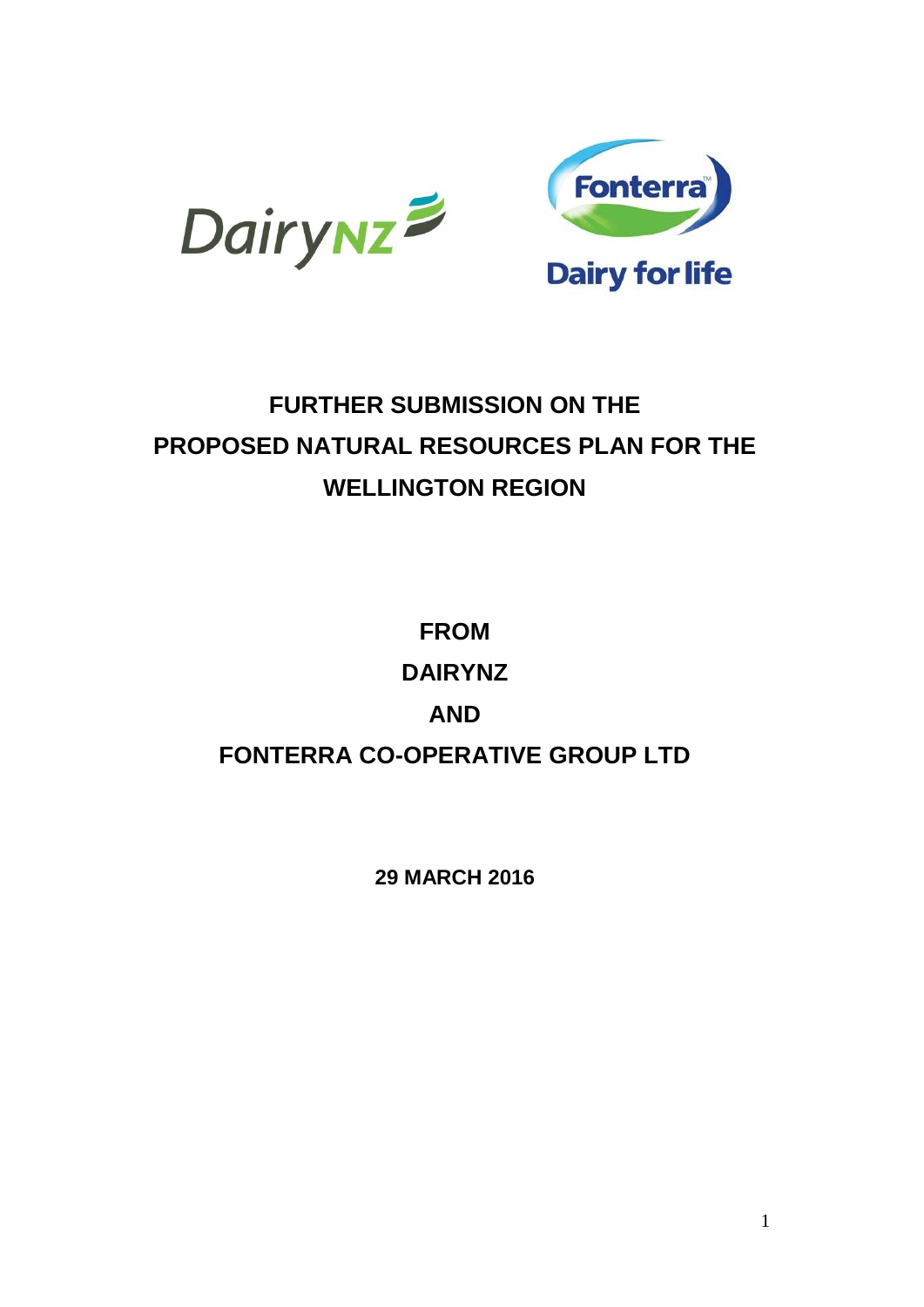#### **Dairy Sector Further Submissions on the**

## **Proposed Natural Resources Plan**

#### **for the Wellington Region**

| To:                                                                                                                                                              | <b>Greater Wellington</b><br>Private Bag 11646<br>Wellington 6142                                                                                                                                                                                                                                                                                                                                                                                                                                                                                                                                                                       |
|------------------------------------------------------------------------------------------------------------------------------------------------------------------|-----------------------------------------------------------------------------------------------------------------------------------------------------------------------------------------------------------------------------------------------------------------------------------------------------------------------------------------------------------------------------------------------------------------------------------------------------------------------------------------------------------------------------------------------------------------------------------------------------------------------------------------|
| Name of person making<br>further submission:                                                                                                                     | DairyNZ and Fonterra Co-operative Group                                                                                                                                                                                                                                                                                                                                                                                                                                                                                                                                                                                                 |
| <b>Further submissions in</b><br>support of/in opposition<br>to submissions on the:                                                                              | Proposed Natural Resources Plan for the Wellington Region                                                                                                                                                                                                                                                                                                                                                                                                                                                                                                                                                                               |
| DairyNZ and Fonterra Co-<br>operative Group have an<br>interest in the proposal<br>that is greater than the<br>interest<br>the<br>general<br>public has because: | DairyNZ is the industry good organisation representing New<br>Zealand's dairy farmers. Funded by a levy on milksolids and<br>through government investment, our purpose is to secure<br>profitability,<br>enhance<br>the<br>sustainability<br>and<br>and<br>competitiveness of New Zealand dairy farming. We deliver<br>value to farmers through leadership, influencing, investing,<br>partnering with other organisations and through our own<br>strategic capability.                                                                                                                                                                |
|                                                                                                                                                                  | Fonterra Co-operative Group (Fonterra) is a global milk<br>processor and dairy exporting company, owned by 10,721<br>New Zealand dairy farmers. In 2013/2014 Greater<br>Wellington based dairy farmers produced over 61 million<br>kilograms of Milk Solids, contributing significantly to the<br>region's economy. In 2013/2014 Greater Wellington based<br>dairy farmers produced over 61 million kilograms of Milk<br>Solids, contributing significantly to the region's economy. For<br>the 13/14 season this production equated to \$518 million<br>revenue to the region at the farm-gate (excluding dividend).<br>$\overline{a}$ |

624 people are employed in dairy farming in Greater Wellington region, with most of these based in the South Wairarapa district.<sup>1</sup>

Both DairyNZ and Fonterra are concerned that the Proposed Natural Resources Plan for the Wellington Region may have direct and significant impacts on dairy farmers in the Wellington Region.

<sup>1</sup> Dairy's role in sustaining New Zealand, NZIER 2010 – Dairy Employment Statistics.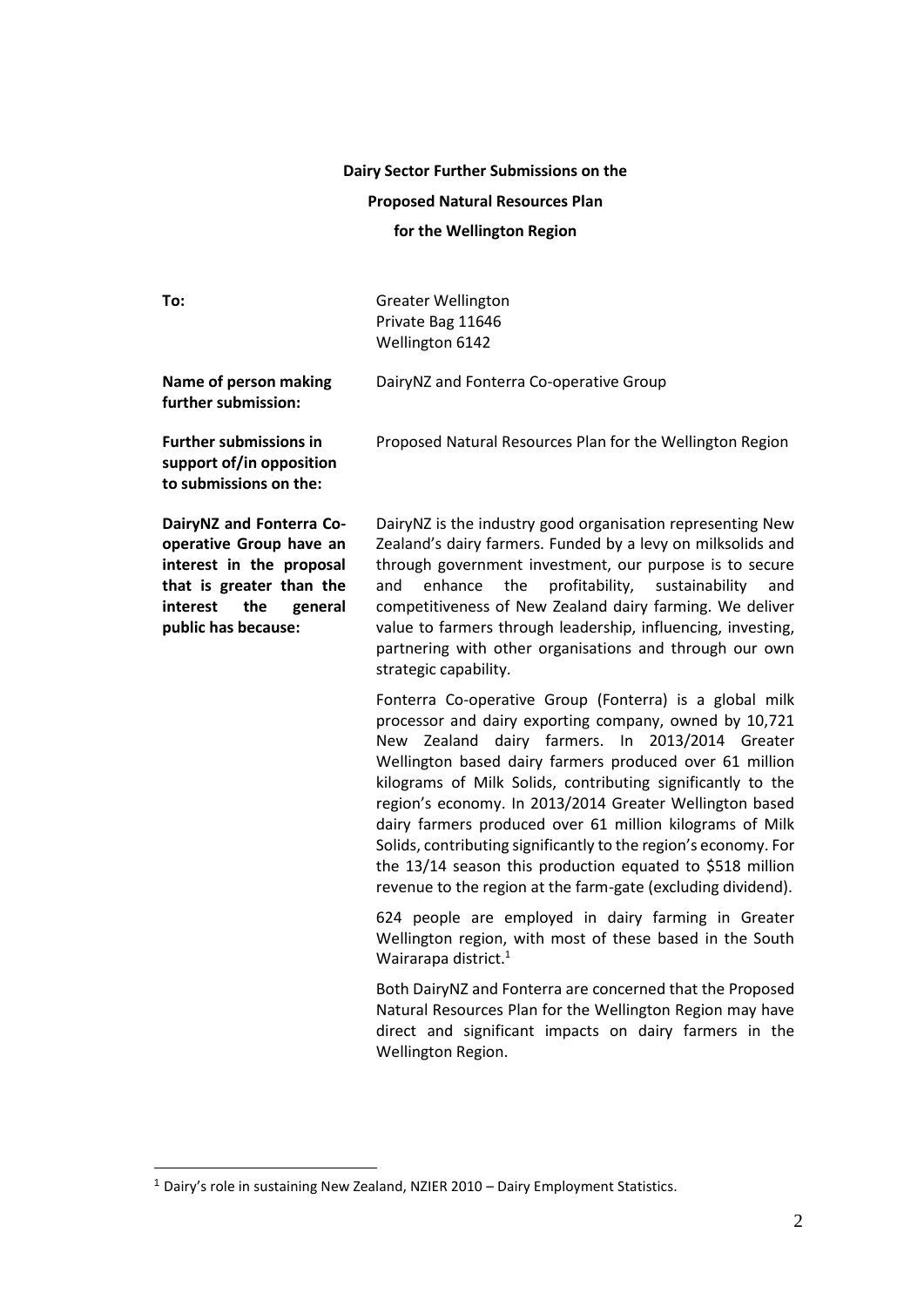DairyNZ and Fonterra jointly support and oppose submissions made on the Proposed Natural Resources Plan for the Wellington Region as detailed, with reasons, in the attached Table 1.

DairyNZ and Fonterra wish to be heard in support of their further submissions. If others make similar submissions, they will consider presenting a joint case at a hearing.

A copy of DairyNZ and Fonterra's further submissions will be served on the persons who made the submissions to which DairyNZ and Fonterra's further submissions relate, within five working days.

I am authorised to make these further submissions on behalf of DairyNZ and Fonterra.

\_\_\_\_\_\_\_\_\_\_\_\_\_\_\_\_\_\_\_\_\_\_\_\_\_\_\_\_\_\_ \_\_\_\_\_\_\_\_\_\_\_\_\_\_\_\_\_\_\_\_\_\_\_\_\_\_\_\_\_\_

Kay Brown **Richard Allen** DairyNZ **Fonterra Co-operative Group Ltd** 

29 March 2016 29 March 2016

Address for service of person making further submission: DairyNZ PO Box 85066 Lincoln University 7647 Contact person: Kay Brown Telephone: 03 321 9016 Email: kay.brown@dairynz.co.nz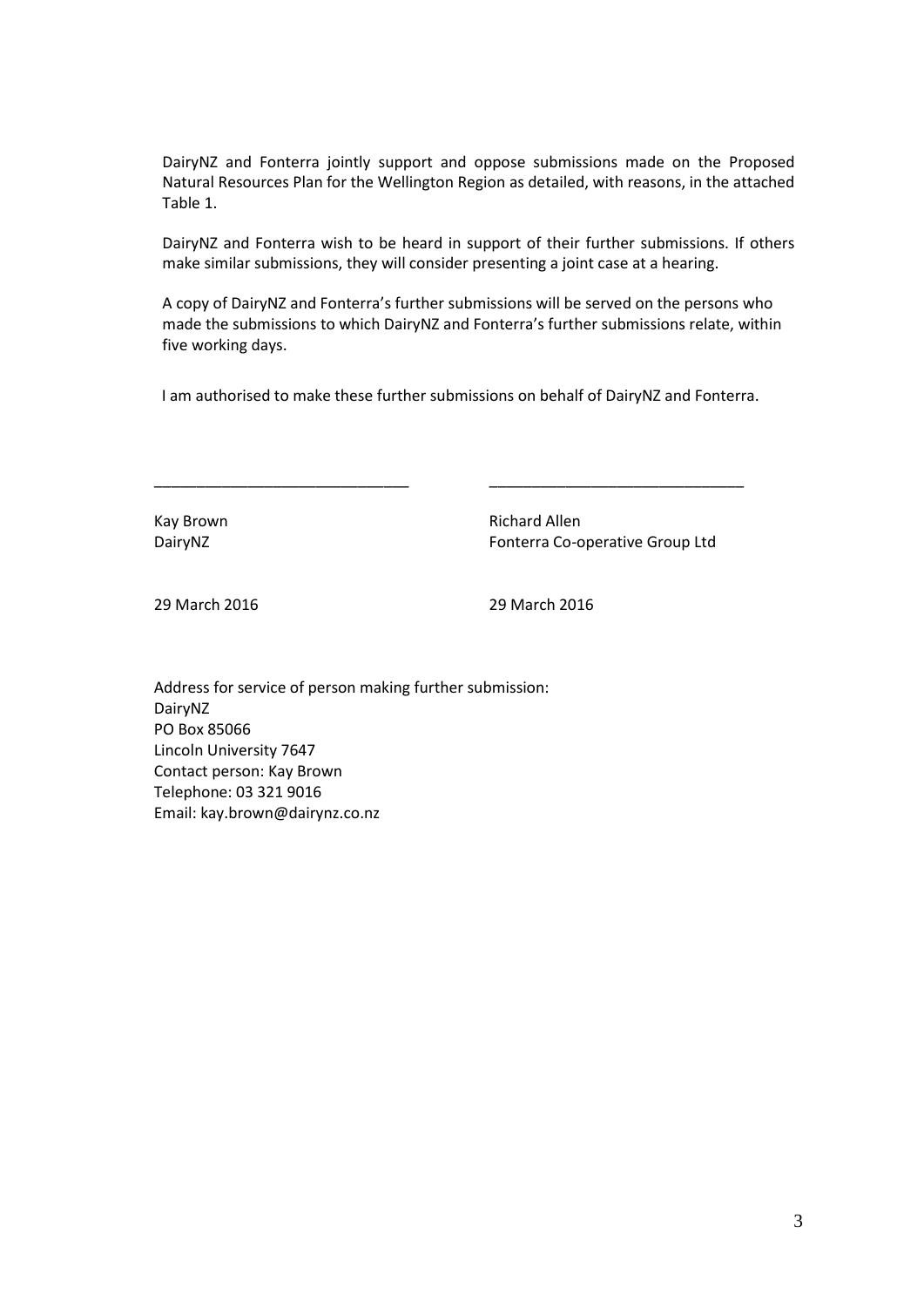| Submitter<br>Name | Sub.<br>Ref. | <b>PNRP</b><br>Reference  | Part(s) of the submission supported or<br>opposed                                                                                                                                                                                                                                                                                                                                                                                                                                                                             | <b>Position</b>   | <b>Reasons</b>                                                                                                                                                                                                                                                                                                                                                                                                                                                                                         | <b>Relief Sought</b>          |
|-------------------|--------------|---------------------------|-------------------------------------------------------------------------------------------------------------------------------------------------------------------------------------------------------------------------------------------------------------------------------------------------------------------------------------------------------------------------------------------------------------------------------------------------------------------------------------------------------------------------------|-------------------|--------------------------------------------------------------------------------------------------------------------------------------------------------------------------------------------------------------------------------------------------------------------------------------------------------------------------------------------------------------------------------------------------------------------------------------------------------------------------------------------------------|-------------------------------|
|                   |              |                           | Wellington Fish and Game Council (Fish and Game) Submitter S308                                                                                                                                                                                                                                                                                                                                                                                                                                                               |                   |                                                                                                                                                                                                                                                                                                                                                                                                                                                                                                        |                               |
| Fish and<br>Game  | S308<br>/001 | Section 1                 | Include full suite of values in section 1 and<br>table 1.1 including but not limited to primary<br>recreation, angling, trout fishery and trout<br>spawning, amenity, aesthetic, natural<br>character, natural form and function. At a<br>minimum, identify which waterbodies support<br>the RMA Schedule 3 values and the<br>compulsory values and secondary values set<br>in the NPSFWM.<br>The values identified in the schedules of the<br>plan and as amended by this submission<br>should also be included in table 1.1 | Oppose<br>in part | DNZ and Fonterra have concern over<br>potential conflicts between providing for the<br>values of trout fisheries and spawning, and<br>those for indigenous biodiversity given the<br>two can be mutually exclusive.<br>In addition (as noted in their primary<br>submission), there is a potential issue in<br>that this table of values pre-empts the task<br>of the Whaitua committees to develop<br>representative value-mixes tailored to<br>individual catchment communities in<br>collaboration. | <b>Disallow</b><br>submission |
| Fish and<br>Game  | S308<br>/009 | 2.2<br><b>Definitions</b> | Amend the definition of natural wetland.<br>(b) areas of artificially created wetland<br>habitat<br>Schedule may need to be amended to identify<br>wetlands with significant riparian values and<br>the extent of that habitat in relation to sheep<br>exclusion                                                                                                                                                                                                                                                              | Oppose            | Altering the definition to require equivalent<br>protection for artificial wetlands will prevent<br>the growth of green infrastructure and good<br>practices on-farm that demonstrably<br>improve water quality in natural waterways.                                                                                                                                                                                                                                                                  | Disallow the<br>submission    |
| Fish and<br>Game  | S308<br>/010 | 2.2<br><b>Definitions</b> | Amend the definition of 'significant natural<br>wetland' to delete reference to 'significant<br>natural wetlands' listed in Schedule F3. Cattle,<br>deer, and pigs should be excluded from natural<br>wetlands greater than 0.1ha.<br>Amend the definition so that sheep should be<br>excluded from wetlands listed in schedule F3.<br>Schedule may need to be amended to identify<br>wetlands with significant riparian values and<br>the extent of that habitat in relation to sheep<br>exclusion.                          | Oppose<br>in part | Not all natural wetlands will be significant.                                                                                                                                                                                                                                                                                                                                                                                                                                                          | Disallow the<br>submission    |

## **TABLE 1**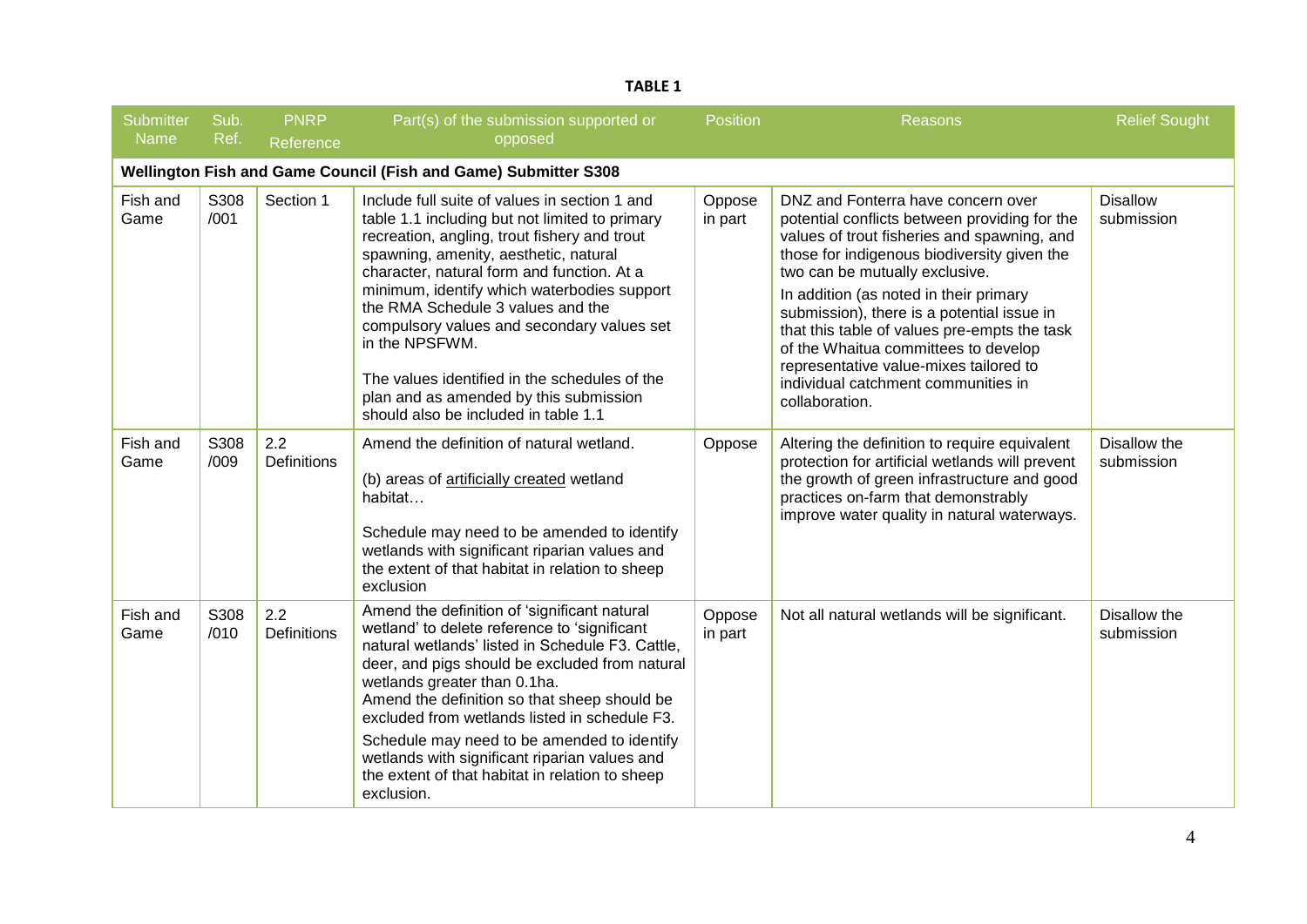| <b>Submitter</b><br>Name | Sub.<br>Ref. | <b>PNRP</b><br>Reference                                  | Part(s) of the submission supported or<br>opposed                                                                                                                                                                                                                                                                                                                                                                                                                                                                                                                                                                                                                                                                                                                                                                                     | Position <sup>'</sup> | <b>Reasons</b>                                             | <b>Relief Sought</b>          |
|--------------------------|--------------|-----------------------------------------------------------|---------------------------------------------------------------------------------------------------------------------------------------------------------------------------------------------------------------------------------------------------------------------------------------------------------------------------------------------------------------------------------------------------------------------------------------------------------------------------------------------------------------------------------------------------------------------------------------------------------------------------------------------------------------------------------------------------------------------------------------------------------------------------------------------------------------------------------------|-----------------------|------------------------------------------------------------|-------------------------------|
| Fish and<br>Game         | S308<br>/022 | <b>New</b><br>objective /<br>Objective<br>O <sub>23</sub> | Amend Objective 023 or include new<br>objectives in section 3.5 which ensures that:<br>Water quality of aquifers, lakes, rivers, natural<br>wetlands and coastal water is managed to<br>ensure that:<br>I. Water quality is maintained where the<br>existing water quality is at a level sufficient to<br>support the values of freshwater (listed)<br>II. Water quality is restored where the existing<br>water quality is not at a level sufficient to<br>support the values of freshwater (listed)<br>III. Accelerated eutrophication and<br>sedimentation of waterbodies in the region is<br>prevented<br>IV. The special values of waterbodies<br>protected by water conservation orders are<br>maintained or where degraded are restored<br>Such other or further relief as addresses the<br>issues raised by this appeal point | Oppose                | The proposed wording is not consistent with<br>the NPS-FM. | <b>Disallow</b><br>submission |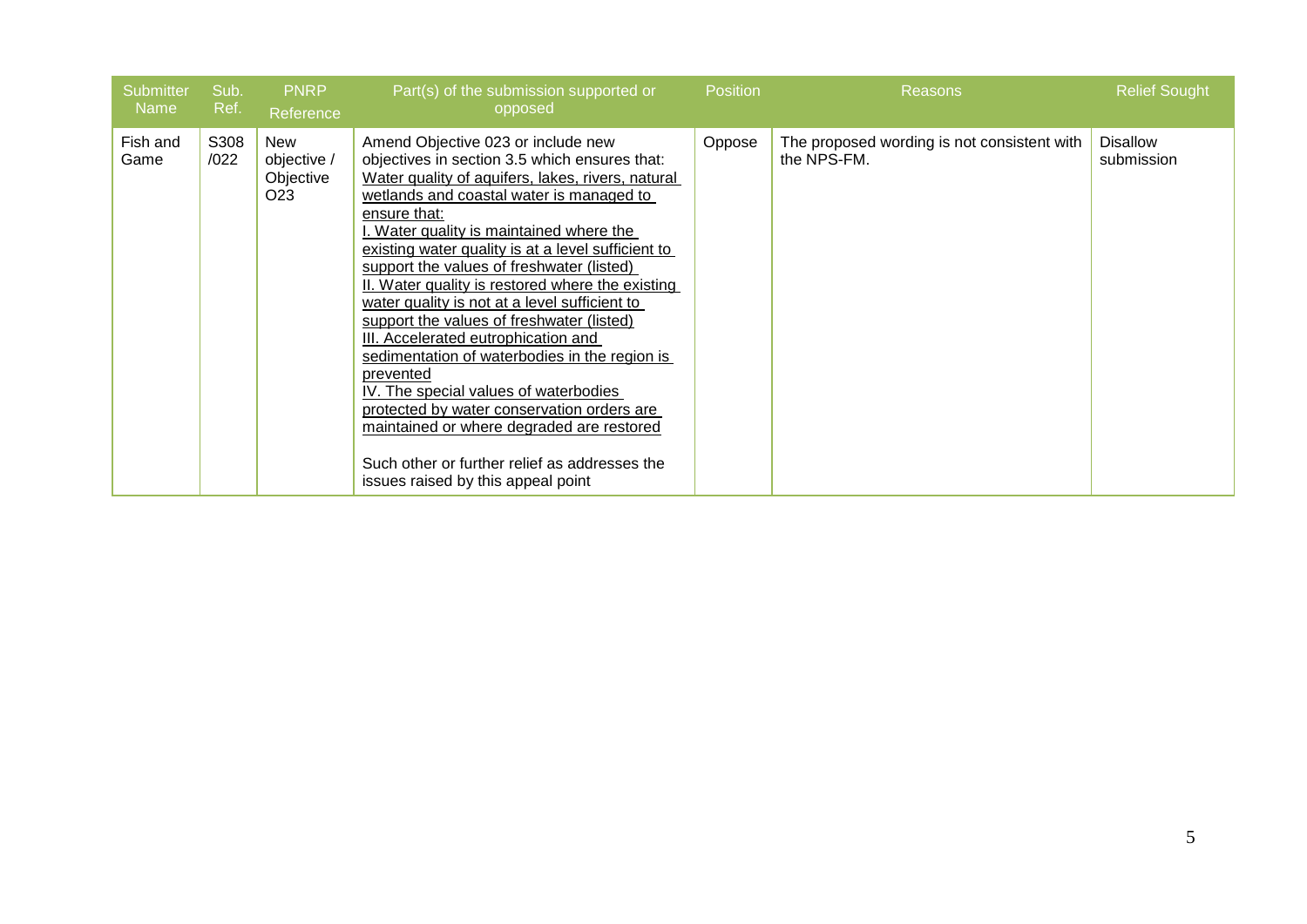| <b>Submitter</b><br>Name | Sub.<br>Ref. | <b>PNRP</b><br>Reference                  | Part(s) of the submission supported or<br>opposed                                                                                                                                                                                                                                                                                                                                                                                                                                                                                                                                                                                                                                                                                                                                                                                                                                                                                                                                                                                                                                                                                                                              | <b>Position</b>   | <b>Reasons</b>                                                                                                                                                                                                                                                                                                                                                                                                                                                                                                                                                                                                                                                                                                                                                               | <b>Relief Sought</b>          |
|--------------------------|--------------|-------------------------------------------|--------------------------------------------------------------------------------------------------------------------------------------------------------------------------------------------------------------------------------------------------------------------------------------------------------------------------------------------------------------------------------------------------------------------------------------------------------------------------------------------------------------------------------------------------------------------------------------------------------------------------------------------------------------------------------------------------------------------------------------------------------------------------------------------------------------------------------------------------------------------------------------------------------------------------------------------------------------------------------------------------------------------------------------------------------------------------------------------------------------------------------------------------------------------------------|-------------------|------------------------------------------------------------------------------------------------------------------------------------------------------------------------------------------------------------------------------------------------------------------------------------------------------------------------------------------------------------------------------------------------------------------------------------------------------------------------------------------------------------------------------------------------------------------------------------------------------------------------------------------------------------------------------------------------------------------------------------------------------------------------------|-------------------------------|
| Fish and<br>Game         | S308<br>/023 | Objective<br>O <sub>24</sub>              | Amend objective 024 to ensure that:<br>Water quality and quantity of aquifers, lakes,<br>rivers, natural wetlands and the coastal water<br>is managed including through land use<br>provisions to ensure that life supporting<br>capacity and ecosystem health are protected<br>and that water quality and quantity is suitable<br>for primary contact recreation and Maori<br>customary use including by:<br>(a) maintaining water quality and quantity<br>where it current meets the freshwater<br>objectives (numerical states) set in tables 3.1<br>to 3.4 and 3.4a<br>(b) Improving water quality and quantity where<br>it currently is more degraded than the<br>freshwater objectives (numerical state) set in<br>tables 3.1, 3.2, 3.3 and 3.4 and 3.4a are met<br>by 2030<br>(c) Maintain macroinvertebrate community<br>health where the table 3.4 and 3.4a freshwater<br>attribute states are achieved and where<br>degraded are improved to achieve the<br>freshwater attribute states by 2030<br>(d) Reduce the frequency and duration of algal<br>and cyanobacteria blooms to achieve the<br>attribute states listed in table 3.1, 3.2, 3.4, and<br>3.4a by 2030. | Oppose<br>in part | Objective O24 as notified appropriately<br>focuses on water quality and it is not<br>considered helpful or workable to broaden<br>its scope to address water quantity as well,<br>when this matter is addressed through<br>other pNRP provisions.<br>DNZ and Fonterra support the pNRP<br>approach for contact recreation/customary<br>use standards which prioritises water<br>bodies for improvement. A blanket<br>requirement for all water bodies to meet<br>pNRP standards by 2030 does not<br>generate a focus on improving those that<br>are the most degraded or allow for Whaitua<br>committees to address water quality issues<br>in their respective catchments with an<br>approach (e.g. timeframes, tools) that are<br>best suited to the catchment objectives. | <b>Disallow</b><br>submission |
| Fish and<br>Game         | S308<br>/025 | <b>New</b><br>objective in<br>section 3.5 | Include new objective to read:<br>The quality and quantity of groundwater is<br>managed including through land use<br>provisions and rules to ensure that<br>groundwater continues to provide a<br>sustainable source of high quality water, and<br>surface flow recharge, to protect the life<br>supporting capacity, ecological health and<br>cultural and recreational values of freshwater<br>bodies.                                                                                                                                                                                                                                                                                                                                                                                                                                                                                                                                                                                                                                                                                                                                                                      | Oppose            | DNZ and Fonterra have concerns about the<br>proposed regulation of farming land uses to<br>natural-capital based leaching standards as<br>this is not an efficient or effective approach.                                                                                                                                                                                                                                                                                                                                                                                                                                                                                                                                                                                    | Disallow the<br>submission    |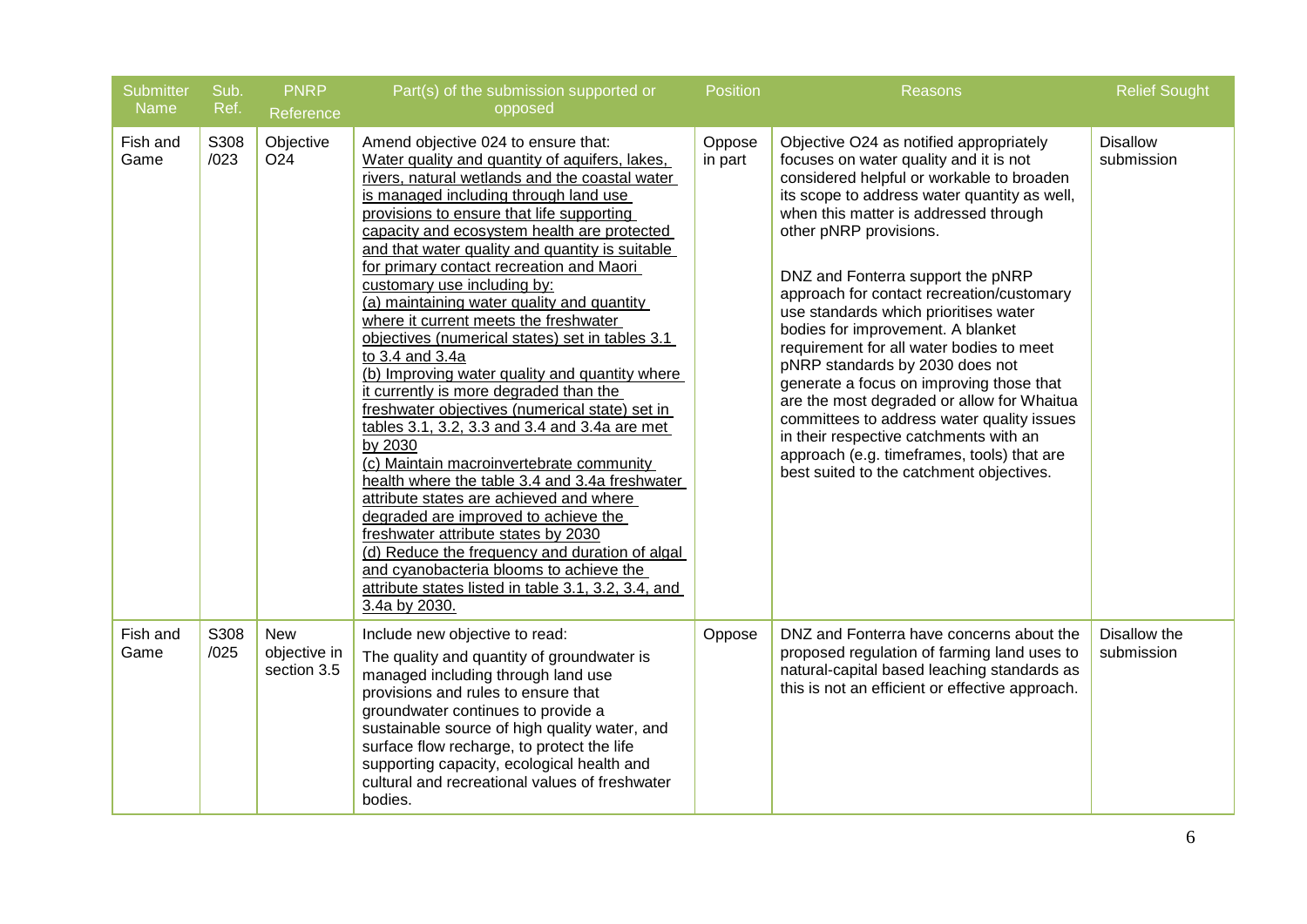| <b>Submitter</b><br><b>Name</b> | Sub.<br>Ref. | <b>PNRP</b><br>Reference | Part(s) of the submission supported or<br>opposed                                                                                                                                                                                                                                                                                                                                                                                                                                                                                                              | <b>Position</b>   | <b>Reasons</b>                                                                                                                                                                                                                                                                                                                                                    | <b>Relief Sought</b>          |
|---------------------------------|--------------|--------------------------|----------------------------------------------------------------------------------------------------------------------------------------------------------------------------------------------------------------------------------------------------------------------------------------------------------------------------------------------------------------------------------------------------------------------------------------------------------------------------------------------------------------------------------------------------------------|-------------------|-------------------------------------------------------------------------------------------------------------------------------------------------------------------------------------------------------------------------------------------------------------------------------------------------------------------------------------------------------------------|-------------------------------|
| Fish and<br>Game                | S308<br>/026 | 3.5 Water<br>Quality     | Amend tables 3.1 to 3.4 as shown in appendix<br>4 and 3 of original submission and include new<br>table 3.4a (Freshwater objectives and<br>standards for trout habitat) as shown in<br>appendix 2.                                                                                                                                                                                                                                                                                                                                                             | Oppose            | DNZ and Fonterra have concerns with the<br>basis for proposed changes to tables 3.1 to<br>3.4 and the new table 3.4a.                                                                                                                                                                                                                                             | Disallow the<br>submission    |
| Fish and<br>Game                | S308<br>/037 | Objective<br>O45         | Amend objective O45, and associated policies<br>and rules to ensure that deer, cattle, and pigs<br>are excluded from all waterbodies within 3<br>years on land under 16 degrees slope; on land<br>over 16 degrees slope and for extensively<br>farmed stock exclude cattle from areas which<br>form a critical source of contaminant and<br>sediment losses or which have sensitive<br>instream values within 5 years.<br>Exclude cattle, deer and pigs from all natural<br>wetlands. Exclude sheep from natural<br>wetlands with significant riparian values. | Oppose<br>in part | DairyNZ (DNZ) and the dairy sector are<br>already addressing stock exclusion through<br>voluntary commitments in the Sustainable<br>Dairying: Water Accord (2013). Objective<br>O45 as drafted is appropriate for managing<br>livestock access with relevance to both<br>voluntary and regulatory mechanisms to<br>achieve water quality objectives.              | <b>Disallow</b><br>submission |
| Fish and<br>Game                | S308<br>/047 | Policy P8                | Amend Policy P8 (Beneficial activities) to<br>include activities which result in enhancement<br>of sportfish and gamebird habitats (wetlands,<br>lakes, and rivers), including restoration of<br>spawning and juvenile rearing habitats.<br>Include removal of structures which impede<br>fish migration and flow.<br>Amend clause (h) to ensure that it is only<br>structures which have a beneficial role in<br>enhancing or protecting the habitat and its<br>ecological values which are recognised as<br>beneficial and generally appropriate.            | Oppose<br>in part | DNZ and Fonterra express concern about<br>the presumption that sportfish and hunting<br>activities enhance indigenous biodiversity.<br>There is a considerable body of scientific<br>research demonstrating the adverse effect<br>that activities designed to enhance sportfish<br>and gamebird habitats have on indigenous<br>species, particularly native fish. | <b>Disallow</b><br>submission |
| Fish and<br>Game                | S308<br>/049 | Policy P10               | Amend policy so that water quality is managed<br>for primary contact recreation and to achieve<br>the freshwater objectives in section 3 tables<br>including E.coli, periphyton, cyanobacteria,<br>and visual clarity.                                                                                                                                                                                                                                                                                                                                         | Oppose            | The proposed amendments do not provide<br>for the Whaitua process to set the limits on<br>recreational indicators at the level of risk<br>they deem appropriate at or above the<br>national bottom line.                                                                                                                                                          | Disallow the<br>submission    |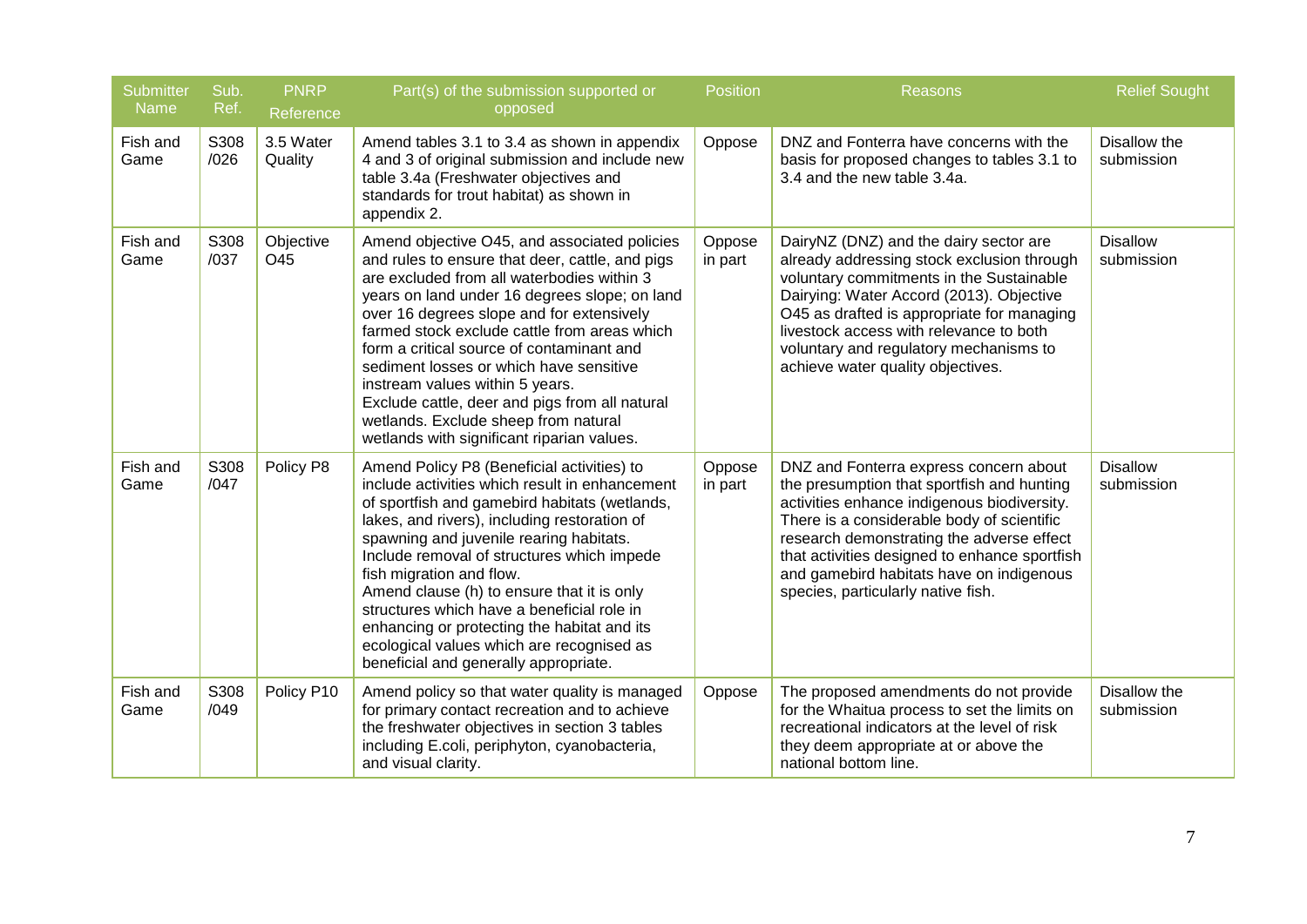| <b>Submitter</b><br><b>Name</b> | Sub.<br>Ref. | <b>PNRP</b><br>Reference | Part(s) of the submission supported or<br>opposed                                                                                                                                                                                                                                            | <b>Position</b>   | Reasons                                                                                                                                                                                                                                                                                                                                                                                                                      | <b>Relief Sought</b>          |
|---------------------------------|--------------|--------------------------|----------------------------------------------------------------------------------------------------------------------------------------------------------------------------------------------------------------------------------------------------------------------------------------------|-------------------|------------------------------------------------------------------------------------------------------------------------------------------------------------------------------------------------------------------------------------------------------------------------------------------------------------------------------------------------------------------------------------------------------------------------------|-------------------------------|
| Fish and<br>Game                | S308<br>/056 | Policy P32               | Delete Policy P32 (Adverse effects on aquatic<br>ecosystem health and mahinga kai) in its<br>entirety                                                                                                                                                                                        | Oppose            | This deletion would prevent the ability for<br>actions to be taken that could result in<br>short-term degradation for long-term gain<br>(e.g. disturbance arising from artificial<br>wetland creation; fencing, removal of<br>structures in any natural waterways).<br>GWRC has a duty to manage adverse<br>effects on ecosystem health through the<br>NOF which therefore warrants inclusion of<br>P32.                     | Disallow the<br>submission    |
| Fish and<br>Game                | S308<br>/061 | Policy P96               | Include policies which ensure that outcomes<br>relating to water allocation, nitrogen leaching<br>rates, nutrient budgets, livestock exclusion,<br>intensified use in over-allocated catchments,<br>nitrogen and phosphorous trading, and costs<br>of reducing over-allocation are achieved. | Oppose            | DNZ and Fonterra do not consider it<br>appropriate for land uses to be subject to<br>blanket natural-capital provisions on diffuse<br>contaminant loss. Good management<br>practices in conjunction with catchment-<br>tailored outcomes set by Whaitua<br>committees and benefitting from a<br>collaborative process are more flexible and<br>will have better environmental outcomes<br>than a one size fits all approach. | <b>Disallow</b><br>submission |
| Fish and<br>Game                | S308<br>/066 | Policy P99               | Create new policies, and amend existing<br>policies to ensure that the provisions stated<br>are achieved (regarding exclusion of livestock<br>and riparian setback distances; see original<br>submission p49-50 for details).                                                                | Oppose<br>in part | DNZ and the dairy sector have already<br>recognised the value of stock exclusion<br>through voluntary commitments in the<br>Sustainable Dairying: Water Accord (2013).<br>Policy P99 is considered a practical and<br>appropriate provision for managing<br>livestock access that is consistent with and<br>builds on voluntary mechanisms.                                                                                  | <b>Disallow</b><br>submission |
| Fish and<br>Game                | S308<br>/067 | Policy<br>P100           | Create new policies, and amend existing<br>policies to ensure that the provisions stated<br>are achieved [regarding exclusion of livestock<br>and riparian setback distances; see original<br>submission p49-50 for details].                                                                | Oppose<br>in part | Policy P100 is considered a practical and<br>appropriate provision for managing riparian<br>margins, consistent with voluntary<br>commitments by the dairy sector.                                                                                                                                                                                                                                                           | <b>Disallow</b><br>submission |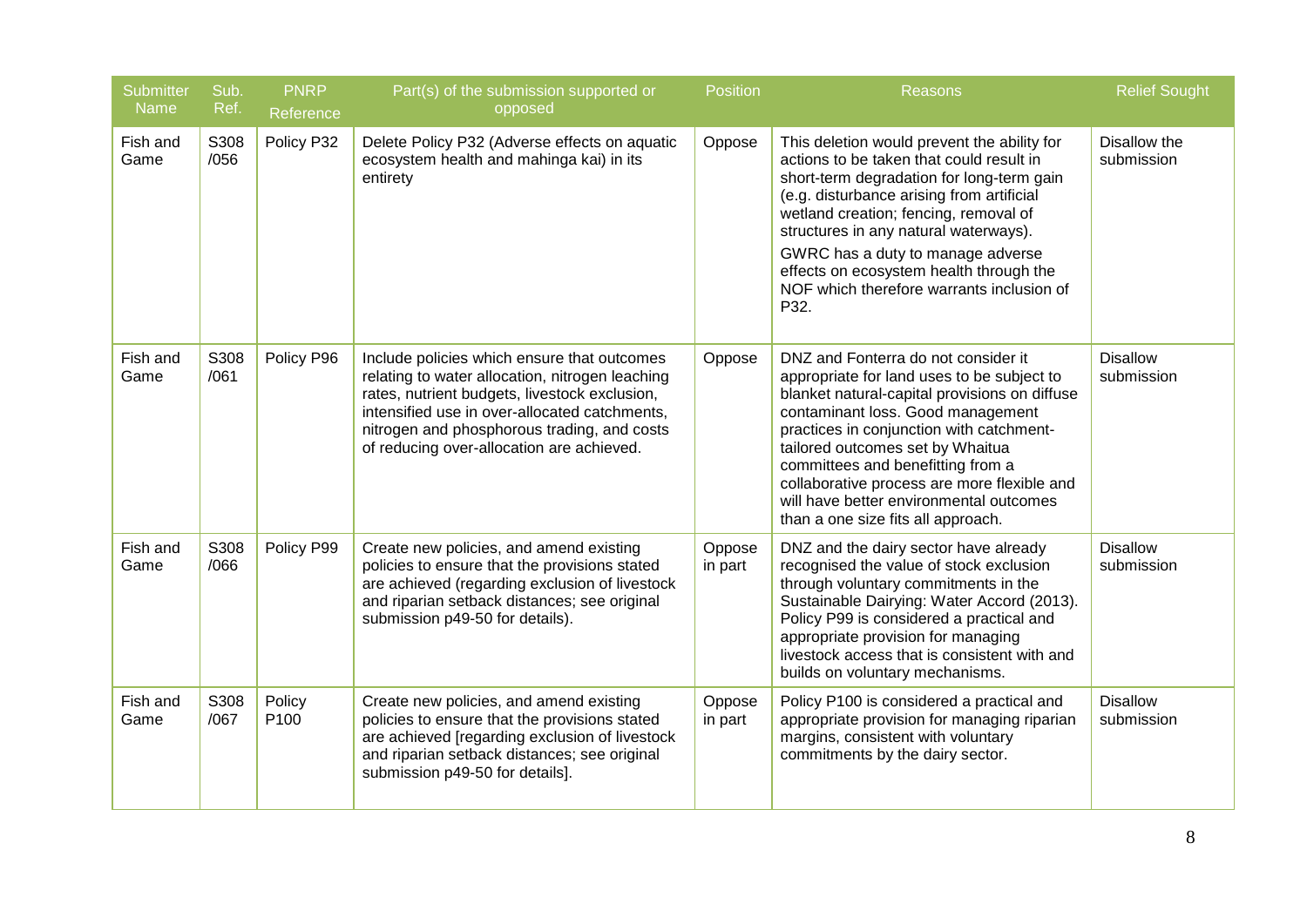| <b>Submitter</b><br><b>Name</b> | Sub.<br>Ref. | <b>PNRP</b><br>Reference   | Part(s) of the submission supported or<br>opposed                                                                                                                                                                                                                                                                                                                                                                                        | <b>Position</b>   | <b>Reasons</b>                                                                                                                                                                                                                                                                                                                                                                                                                                                                                                                     | <b>Relief Sought</b>          |
|---------------------------------|--------------|----------------------------|------------------------------------------------------------------------------------------------------------------------------------------------------------------------------------------------------------------------------------------------------------------------------------------------------------------------------------------------------------------------------------------------------------------------------------------|-------------------|------------------------------------------------------------------------------------------------------------------------------------------------------------------------------------------------------------------------------------------------------------------------------------------------------------------------------------------------------------------------------------------------------------------------------------------------------------------------------------------------------------------------------------|-------------------------------|
| Fish and<br>Game                | S308<br>/068 | Policy<br>P <sub>101</sub> | Create new policies, and amend existing<br>policies to ensure that the provisions stated<br>are achieved [regarding exclusion of livestock<br>and riparian setback distances; see original<br>submission p49-50 for details].                                                                                                                                                                                                            | Oppose<br>in part | DNZ and the dairy sector have already<br>recognised the value of riparian margins<br>through voluntary commitments to effective<br>riparian management (e.g., stock-exclusion,<br>planting and maintenance, including<br>detailed on-farm riparian plans), in the<br>Sustainable Dairying: Water Accord (2013).<br>Policy P101 as drafted is considered a<br>practical and appropriate provision for<br>managing riparian margins that is<br>consistent and builds on dairy sector<br>voluntary commitments.                       | <b>Disallow</b><br>submission |
| Fish and<br>Game                | S308<br>/098 | New rules                  | Include new rules which ensure outcomes<br>relating to sustainable nitrogen leaching rates,<br>nutrient budgets, livestock exclusion,<br>intensified use in currently over-allocated sub-<br>catchments, nitrogen and phosphorus trading,<br>allocation principles.                                                                                                                                                                      | Oppose            | DNZ and Fonterra have concerns about the<br>proposed regulation of farming land uses to<br>simplistic natural-capital based leaching<br>standards.                                                                                                                                                                                                                                                                                                                                                                                 | <b>Disallow</b><br>submission |
| Fish and<br>Game                | S308<br>/109 | Rule R97                   | Amend the rule to ensure that stock is not<br>permitted to have access to the beds of rivers,<br>lakes, and wetlands, with the exception of<br>extensively farmed stock in the hill country.<br>Establish appropriate buffer zone widths and<br>protection by, either:<br>Fixed setback of 5 m on flat land and<br>$\bullet$<br>10 m on land >16° slope; or<br>Use of Wenger (1999) or Barling and<br>$\bullet$<br>Moor (1994) equations | Oppose<br>in part | DNZ has developed (with all regional<br>authorities and Landcare Research) and<br>promotes (with those regional authorities)<br>nationwide, the use of regionally tailored<br>intelligent riparian guidance (e.g., that<br>accommodates the wide variation in local<br>factors that influence riparian margin effects<br>on water quality). As worded in the pNRP,<br>Rule 97 sits alongside these management<br>practices to integrate with the dairy sector's<br>voluntary commitments in a highly efficient<br>policy approach. | <b>Disallow</b><br>submission |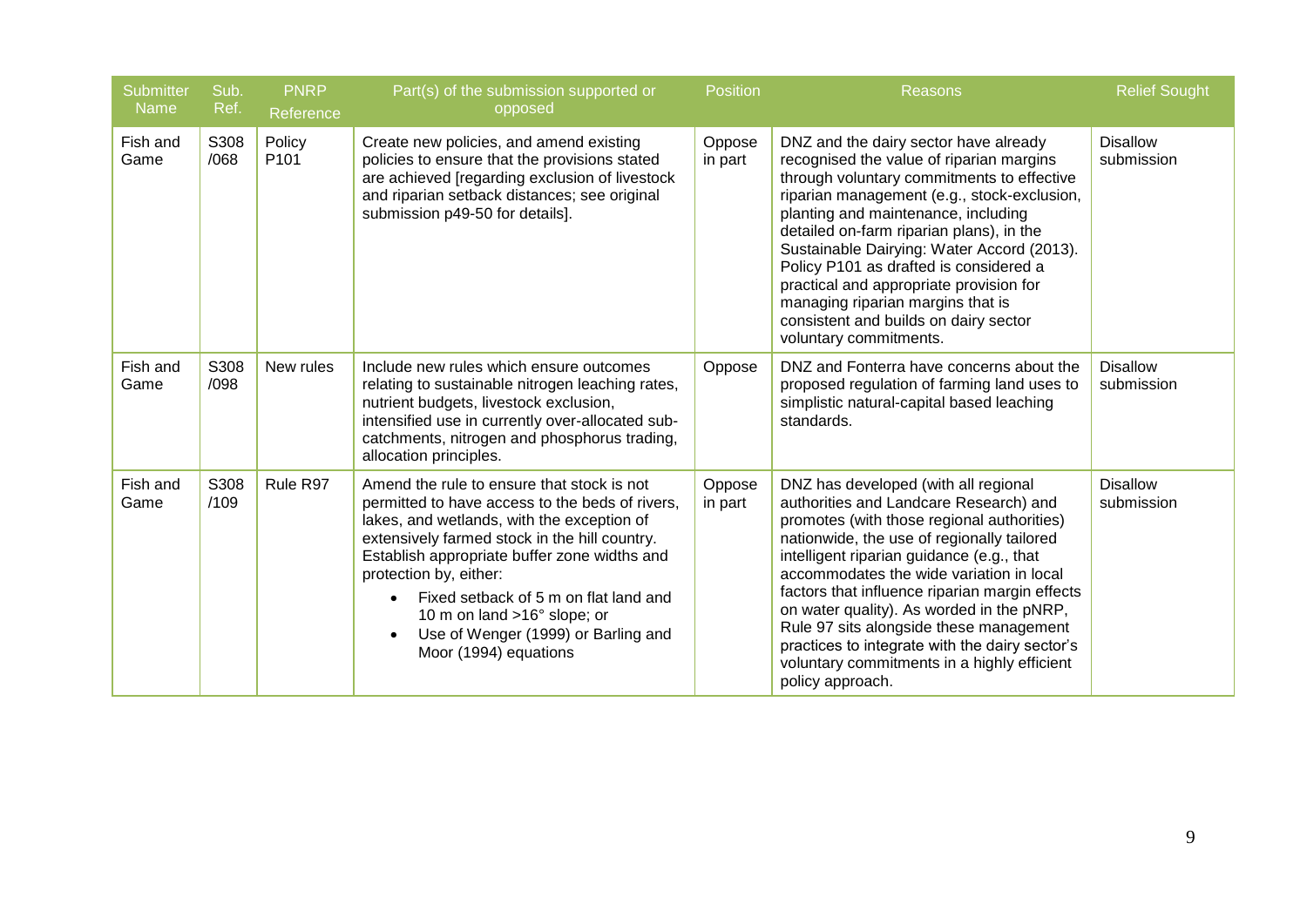| <b>Submitter</b><br><b>Name</b> | Sub.<br>Ref. | <b>PNRP</b><br>Reference     | Part(s) of the submission supported or<br>opposed                                                                                                                                                                                                                                                                                                                                                                                                                                                                                                                               | <b>Position</b>   | Reasons                                                                                                                                                                                                                                                                                                                                                                                                                                                                            | <b>Relief Sought</b>          |
|---------------------------------|--------------|------------------------------|---------------------------------------------------------------------------------------------------------------------------------------------------------------------------------------------------------------------------------------------------------------------------------------------------------------------------------------------------------------------------------------------------------------------------------------------------------------------------------------------------------------------------------------------------------------------------------|-------------------|------------------------------------------------------------------------------------------------------------------------------------------------------------------------------------------------------------------------------------------------------------------------------------------------------------------------------------------------------------------------------------------------------------------------------------------------------------------------------------|-------------------------------|
| Fish and<br>Game                | S279<br>/053 | Policy P23                   | Ensure that Policy P23 (Restoring Te Awarua-<br>o-Porirua Harbour, Wellington Harbour (Port<br>Nicholson), and Lake Wairarapa) directs<br>maintenance or where degraded enhancement<br>of freshwater habitats to achieve the<br>freshwater objectives in section 3 tables.<br>Amend so that it refers to the regulation of<br>farming land uses to output based leaching<br>standards and application of GMP to ensure<br>the health of lake Wairarapa is restored to TLI<br>of 3 by 2030.<br>Apply new standards for TLI, chlorophyll,<br>clarity, depth, total P and Total N. | Oppose<br>in part | DNZ and Fonterra have concerns about the<br>proposed regulation of farming land uses to<br>natural-capital based output based leaching<br>standards as past planning processes<br>reliant on those have failed by ignoring key<br>factors affecting loss rates from-farm.<br>The NPS-FM does not require water quality<br>be improved within limits by 2030 and there<br>is neither certainty that this is possible nor a<br>reason why this date is proposed by the<br>submitter. | Disallow the<br>submission    |
|                                 |              |                              | <b>Environmental Defence Society (EDS) (Submitter S110)</b>                                                                                                                                                                                                                                                                                                                                                                                                                                                                                                                     |                   |                                                                                                                                                                                                                                                                                                                                                                                                                                                                                    |                               |
| <b>EDS</b>                      | S110<br>/003 | Section 2.2<br>(definitions) | Add definition of Mitigation<br>Mitigation is the abatement (repair or lessening<br>of) adverse effects of an activity, undertaken in<br>direct response to and at the same location as<br>that activity.                                                                                                                                                                                                                                                                                                                                                                       | Oppose            | DNZ and Fonterra have concerns that while<br>the term "mitigation" is widely used in<br>resource management, the proposed<br>definition seeks to limit the term as it is<br>used in the RMA.                                                                                                                                                                                                                                                                                       | Disallow the<br>submission    |
| <b>EDS</b>                      | S110<br>/012 | Rule R97                     | Require stock exclusion as a minimum for all<br>waterways in permitted activities and remains<br>a matter of consideration in resource consent<br>applications around those waterways with<br>stock access.                                                                                                                                                                                                                                                                                                                                                                     | Oppose<br>in part | DNZ and the dairy sector recognise the<br>value of riparian margins with extensive<br>voluntary commitments to produce riparian<br>plans that promote stock exclusion and<br>planting for enhanced water quality, in the<br>Sustainable Dairying: Water Accord (2013).<br>Applying the proposed amendments to P97<br>to all waterways is impractical given the<br>vast number of very small and ephemeral<br>waterways on farms.                                                   | <b>Disallow</b><br>submission |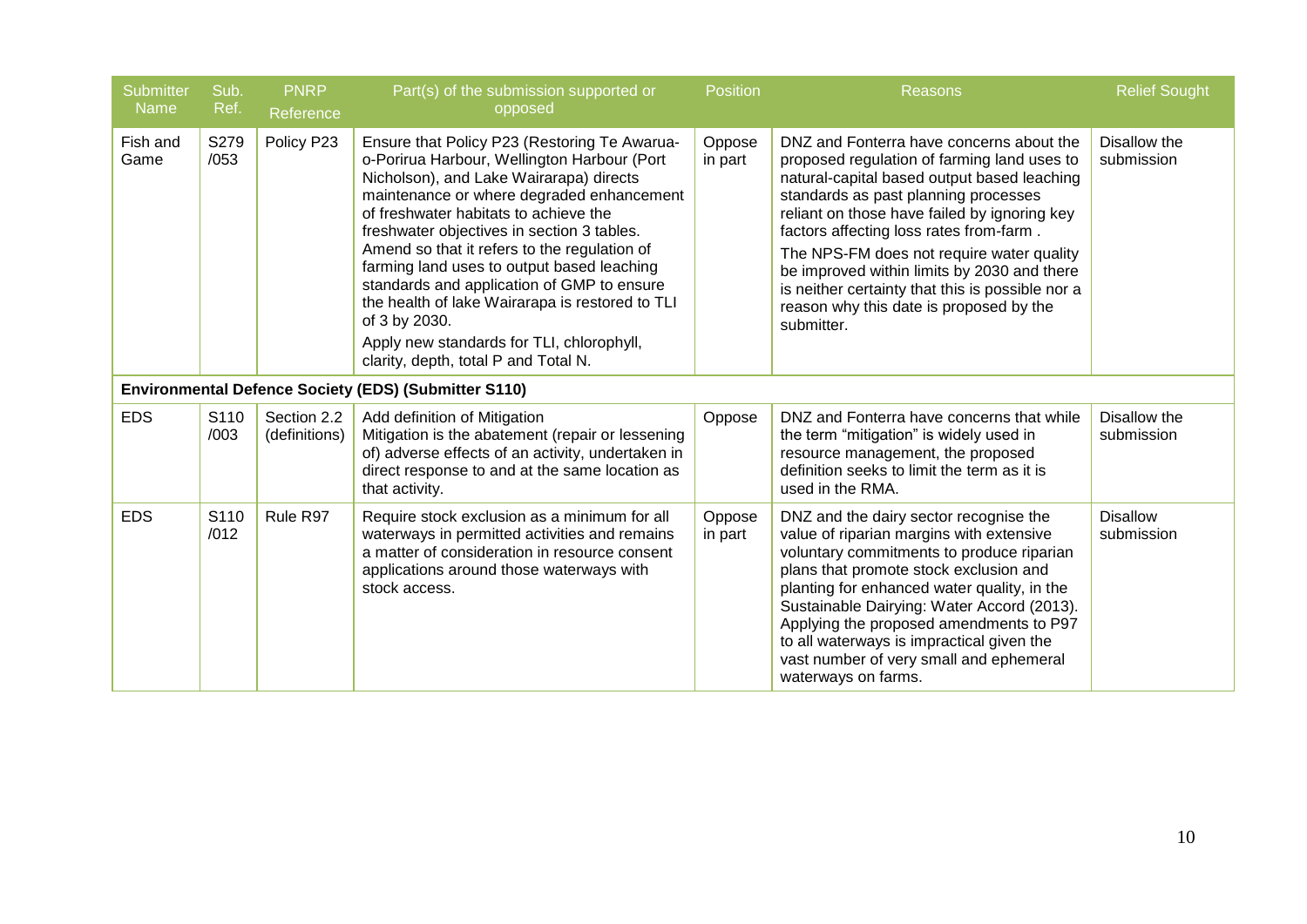| <b>Submitter</b><br>Name | Sub.<br>Ref. | <b>PNRP</b><br>Reference | Part(s) of the submission supported or<br>opposed         | <b>Position</b>   | <b>Reasons</b>                                                                                                                                                                                                                                                                                                                                                                                                                                                                                                                                                                                                                                                                                                                                                                                                                                                                                                                                   | <b>Relief Sought</b>          |
|--------------------------|--------------|--------------------------|-----------------------------------------------------------|-------------------|--------------------------------------------------------------------------------------------------------------------------------------------------------------------------------------------------------------------------------------------------------------------------------------------------------------------------------------------------------------------------------------------------------------------------------------------------------------------------------------------------------------------------------------------------------------------------------------------------------------------------------------------------------------------------------------------------------------------------------------------------------------------------------------------------------------------------------------------------------------------------------------------------------------------------------------------------|-------------------------------|
| <b>EDS</b>               | S110<br>/014 | Rule R106                | Remove control 7 (stock access as a matter of<br>control) | Oppose<br>in part | DNZ and Fonterra recognise the<br>importance of natural wetlands for<br>biodiversity and artificial wetlands for water<br>quality, having already committed to<br>permanent stock exclusion within 3 years of<br>all significant natural wetlands being<br>notified in a regional plan or policy<br>statement. However, excluding stock from<br>every natural wetland with no reference to<br>either its intactness or size, presents a<br>barrier to good management practice as<br>this requires action regardless of any gain<br>for biodiversity and irrespective of other<br>opportunities on-farm for equivalent or<br>greater benefit (e.g. if those wetlands are<br>small, isolated and/or dominated by non-<br>native or non-wetland vegetation they will<br>offer little biodiversity value whether stock-<br>excluded or not, reaffirming the need to<br>identify which natural wetlands are<br>significant from those that are not). | <b>Disallow</b><br>submission |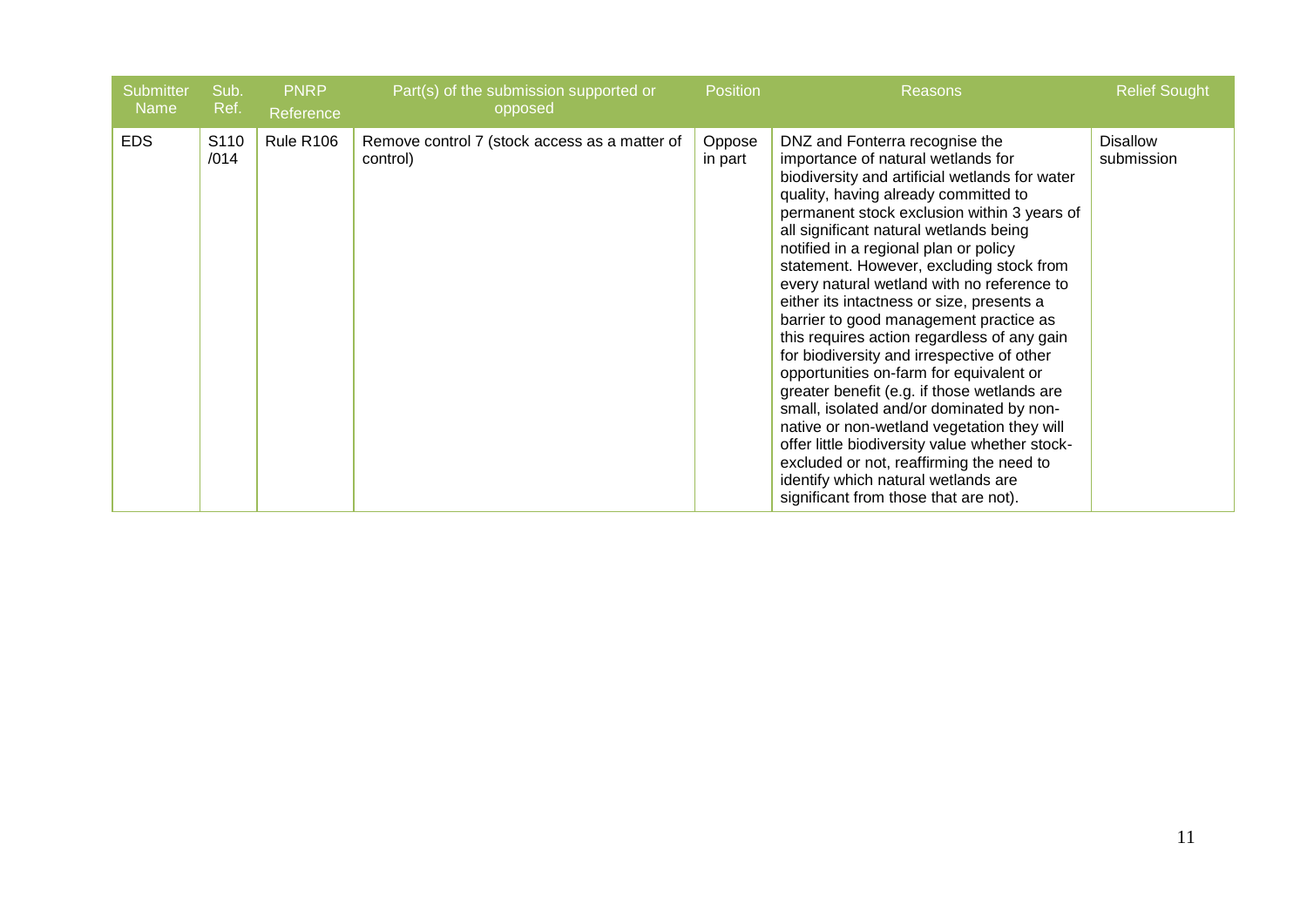| <b>Submitter</b><br><b>Name</b> | Sub.<br>Ref. | <b>PNRP</b><br>Reference     | Part(s) of the submission supported or<br>opposed                                                                                                                                                                                                                                                                                                                                                                                                                                                                                                                                                                                                                                                                                                                                                                                                                    | <b>Position</b>   | <b>Reasons</b>                                                                                                                                                                                                                                                                                                                                                                                                                             | <b>Relief Sought</b>           |
|---------------------------------|--------------|------------------------------|----------------------------------------------------------------------------------------------------------------------------------------------------------------------------------------------------------------------------------------------------------------------------------------------------------------------------------------------------------------------------------------------------------------------------------------------------------------------------------------------------------------------------------------------------------------------------------------------------------------------------------------------------------------------------------------------------------------------------------------------------------------------------------------------------------------------------------------------------------------------|-------------------|--------------------------------------------------------------------------------------------------------------------------------------------------------------------------------------------------------------------------------------------------------------------------------------------------------------------------------------------------------------------------------------------------------------------------------------------|--------------------------------|
| <b>EDS</b>                      | S110<br>/017 | Policy P41,<br>Schedule<br>G | Amend Policy P41 (Managing adverse effects<br>on ecosystems and habitats with significant<br>indigenous biodiversity values) by deleting the<br>second paragraph and inserting the following:<br>a. Avoided in the first instance;<br>b. Where they cannot be avoided, they are<br>remedied;<br>c. Where they cannot be remedied, they are<br>mitigated; and<br>d. Where residual adverse effects remain, that<br>cannot be mitigated they are offset.<br>Amend following paragraph:<br>Proposals for mitigation will be assessed<br>against the principles listed in Part A Schedule<br>G and biodiversity offsets will be assessed<br>against the principles in Part B Schedule G. A<br>precautionary approach shall be used when<br>assessing the potential for adverse effects on<br>ecosystems and habitats with significant<br>indigenous biodiversity values. | Oppose<br>in part | The intent to clarify P41 is supported but<br>DNZ and Fonterra are concerned that the<br>wording is unduly restrictive (e.g. in<br>requiring that all adverse effects on these<br>sites, even if less than minor, are to be<br>avoided in the first instance).                                                                                                                                                                             | <b>Disallow</b><br>submission. |
|                                 |              |                              | Royal Forest and Bird Protection Society of NZ (Forest and Bird) Submitter S353                                                                                                                                                                                                                                                                                                                                                                                                                                                                                                                                                                                                                                                                                                                                                                                      |                   |                                                                                                                                                                                                                                                                                                                                                                                                                                            |                                |
| Forest &<br><b>Bird</b>         | S353<br>/001 | Objective<br>O <sub>24</sub> | Add provisions (objectives, policies and rules)<br>that will ensure that the freshwater objectives<br>are met, over time if necessary.                                                                                                                                                                                                                                                                                                                                                                                                                                                                                                                                                                                                                                                                                                                               | Oppose<br>in part | DNZ and Fonterra support the pNRP<br>approach for contact recreation/customary<br>use standards which prioritises water<br>bodies for improvement. Prescribing that all<br>water bodies meet pNRP standards by an<br>inflexible timeframe does not allow for<br>Whaitua committees to address water<br>quality issues in their respective<br>catchments at the most practicable and<br>effective rate for all catchments in the<br>Region. | <b>Disallow</b><br>submission  |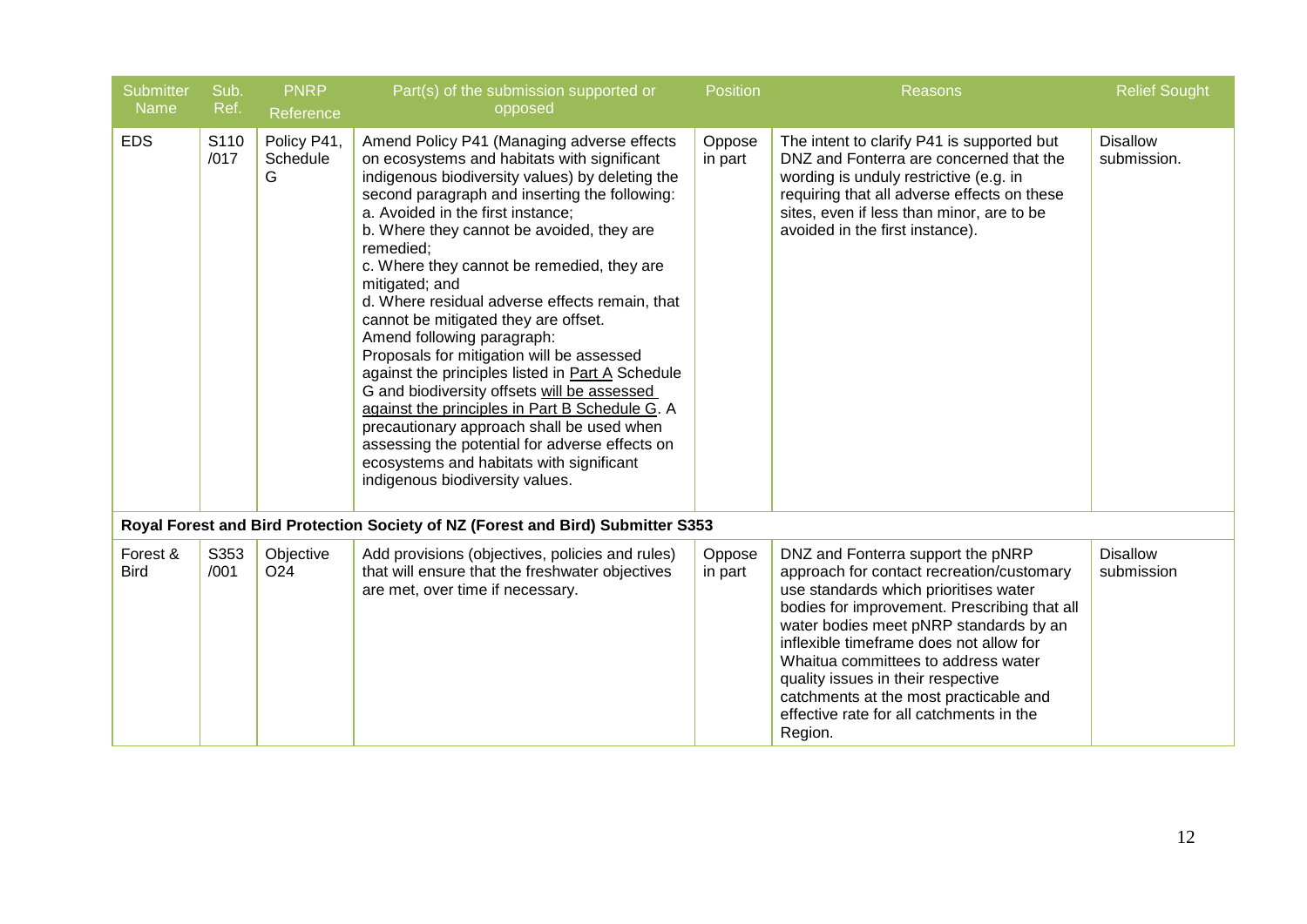| <b>Submitter</b><br><b>Name</b> | Sub.<br>Ref. | <b>PNRP</b><br>Reference              | Part(s) of the submission supported or<br>opposed                                                                                                                                                                                                                                                                                                                                | <b>Position</b>   | Reasons                                                                                                                                                                                                                                                                                                                                                                                                                                                                          | <b>Relief Sought</b>       |
|---------------------------------|--------------|---------------------------------------|----------------------------------------------------------------------------------------------------------------------------------------------------------------------------------------------------------------------------------------------------------------------------------------------------------------------------------------------------------------------------------|-------------------|----------------------------------------------------------------------------------------------------------------------------------------------------------------------------------------------------------------------------------------------------------------------------------------------------------------------------------------------------------------------------------------------------------------------------------------------------------------------------------|----------------------------|
| Forest &<br><b>Bird</b>         | S353<br>/002 | Objective<br>O <sub>25</sub>          | a. Add the following to Table 3.4 and 3.5:<br>(i) SIN, which should not exceed 0.444 mg/L in<br>any water body across the Region (bottom<br>line)<br>(ii) DRP, which should not exceed 0.01 mg/L in<br>any water body (bottom line)<br>b. Add provisions (objectives, policies and<br>rules) that will ensure that the freshwater<br>objectives are met, over time if necessary. | Oppose<br>in part | DNZ and Fonterra have concerns that the<br>submitter's proposal to insert new<br>provisions does not allow for Whaitua<br>committees to address water quality issues<br>in their respective catchments at the most<br>practicable and effective rate for all<br>catchments in the region.                                                                                                                                                                                        | Disallow the<br>submission |
| Forest &<br><b>Bird</b>         | S353<br>/007 | Section 2.2<br>(definition<br>of GMP) | Delete GMP                                                                                                                                                                                                                                                                                                                                                                       | Oppose<br>in part | GMP is an effective tool in maintaining or<br>improving water quality and warrants<br>definition to include reference to its<br>continual improvement and inclusion of<br>practices/procedures/tools aimed at<br>achieving environmental outcomes rather<br>than a simple reliance on targets or limits<br>for environmental indicators only. Removal<br>of GMP from the toolkit available to PNRC<br>is also contrary to recommendations by<br>LAWF (2013, 2014) to Government. | Disallow the<br>submission |
| Forest &<br><b>Bird</b>         | S353<br>/017 | Objective<br>O <sub>8</sub>           | Deletion of consideration for social, economic,<br>cultural and environmental benefits of<br>taking/using water                                                                                                                                                                                                                                                                  | Oppose<br>in part | This prevents sustainable management by<br>failing to recognise a fundamental value of<br>water (for production) that should be<br>considered in balancing use and protection<br>of water for all community-held values.                                                                                                                                                                                                                                                         | Disallow the<br>submission |
| Forest &<br><b>Bird</b>         | S353<br>/026 | Objective<br>O <sub>25</sub>          | Amend O25 to remove the note                                                                                                                                                                                                                                                                                                                                                     | Oppose<br>in part | Removing the ability for Whaitua<br>collaborative processes to determine limits<br>or targets that take precedence over the<br>pNRP prevents community desires for<br>water quality to be met by failing the<br>collaborative process. The suggested<br>change removes clarity around the primacy<br>of collaborative Whaitua processes from the<br>pNRP and encourages further hearings to<br>determine the precedence of the pNRP or<br>Whaitua decisions.                     | Disallow the<br>submission |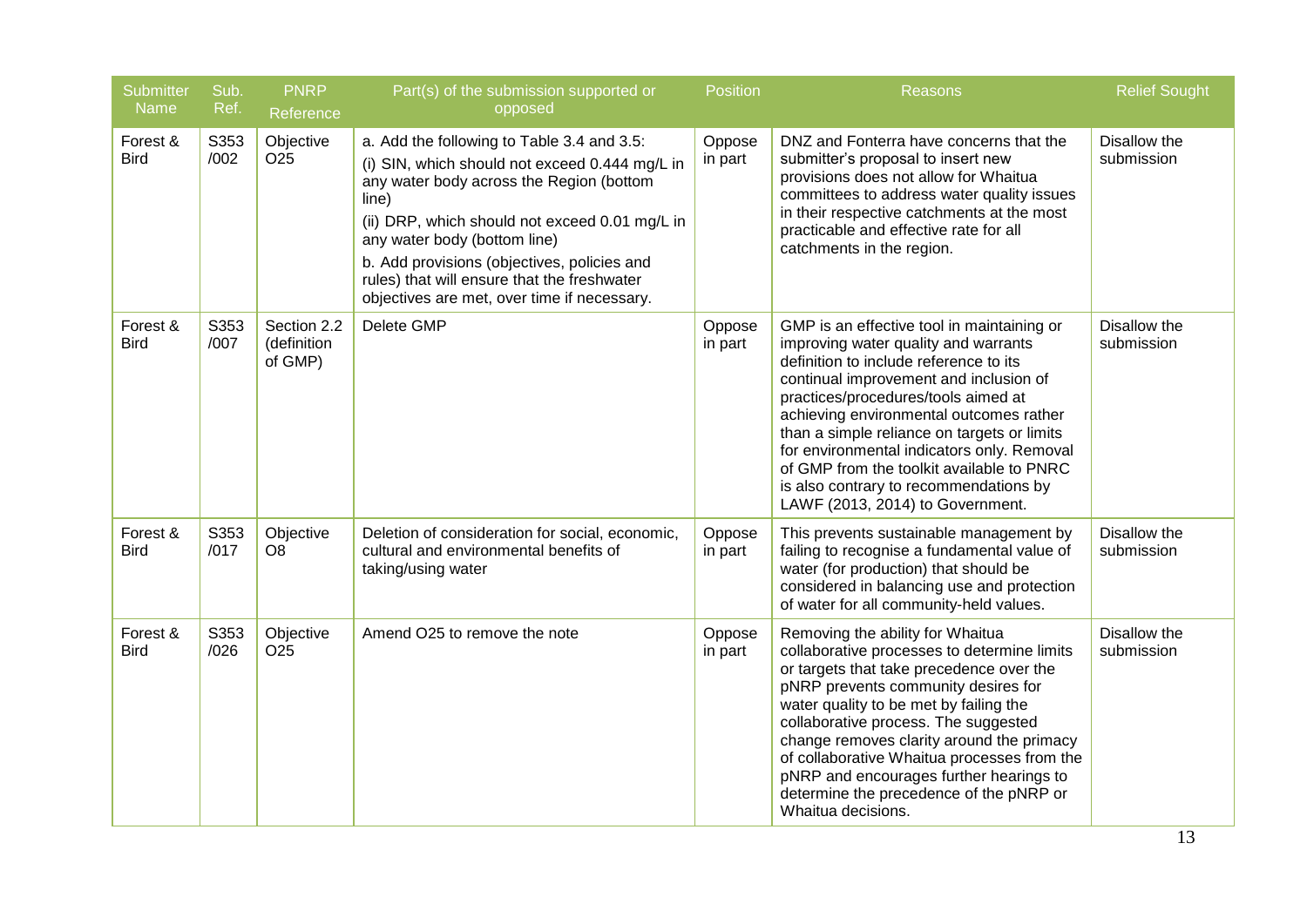| <b>Submitter</b><br><b>Name</b> | Sub.<br>Ref. | <b>PNRP</b><br>Reference                                         | Part(s) of the submission supported or<br>opposed                                                                                                              | <b>Position</b>   | <b>Reasons</b>                                                                                                                                                                                                                                                                                                                                                                                                                                                                                    | <b>Relief Sought</b>          |
|---------------------------------|--------------|------------------------------------------------------------------|----------------------------------------------------------------------------------------------------------------------------------------------------------------|-------------------|---------------------------------------------------------------------------------------------------------------------------------------------------------------------------------------------------------------------------------------------------------------------------------------------------------------------------------------------------------------------------------------------------------------------------------------------------------------------------------------------------|-------------------------------|
| Forest &<br><b>Bird</b>         | S353<br>/030 | Revision to<br>Table 3.6                                         | Amend to replace narrative with quantitative<br>limits on NO <sub>3</sub> N for protecting stygofauna                                                          | Oppose<br>in part | There is a lack of evidence on what<br>quantitative limits should reliably be for<br>groundwater protection from the submitter.                                                                                                                                                                                                                                                                                                                                                                   | Disallow the<br>submission    |
| Forest &<br><b>Bird</b>         | S353<br>/038 | Objective<br>O44: Land<br>use<br>impacts on<br>soil and<br>water | Replace with:<br>The adverse effects on soil and water from<br>land use activities is managed to achieve the<br>freshwater objectives in Table 3.4 -3.8.       | Oppose            | The proposed amendments are not<br>considered necessary given the<br>overarching intent of Objective O25 with<br>respect to safeguarding aquatic ecosystem<br>health and mahinga kai in freshwater<br>bodies and the coastal marine area.                                                                                                                                                                                                                                                         | <b>Disallow</b><br>submission |
| Forest &<br><b>Bird</b>         | S353<br>/039 | Objective<br>O45                                                 | Amend Objective O45 (reduce adverse effects<br>of livestock access) to replace "reduced" with<br>"avoided" when describing adverse effects of<br>stock access. | Oppose<br>in part | DNZ and the dairy sector recognise the<br>value of riparian margins with extensive<br>voluntary commitments to produce riparian<br>plans that promote stock exclusion and<br>planting for enhanced water quality, in the<br>Sustainable Dairying: Water Accord (2013).<br>The feasibility of excluding all livestock from<br>waterways has not been adequately<br>addressed by this submitter nor have the<br>costs and benefits associated with this<br>proposal been identified and quantified. | Disallow the<br>submission    |
| Forest &<br><b>Bird</b>         | S353<br>/040 | Objective<br>O46                                                 | Replace with:<br>Discharges to land are managed in a manner<br>that achieves the freshwater objectives in<br>Table 3.4 - 3.8                                   | Oppose<br>in part | The proposed amendments are not<br>considered necessary given the<br>overarching intent of Objective O25 with<br>respect to safeguarding aquatic ecosystem<br>health and mahinga kai in freshwater<br>bodies and the coastal marine area.                                                                                                                                                                                                                                                         | <b>Disallow</b><br>submission |
| Forest &<br><b>Bird</b>         | S353<br>/056 | Policy P7                                                        | Delete P7                                                                                                                                                      | Oppose<br>in part | Consideration of the beneficial use and<br>development of water is crucial to ensuring<br>balanced, fair and feasible long-term<br>solutions to the sustainable management of<br>water quality and quantity. Failure to<br>consider the full spectrum of values held for<br>a resource is contrary to recommendations<br>of LAWF (2012).                                                                                                                                                          | <b>Disallow</b><br>submission |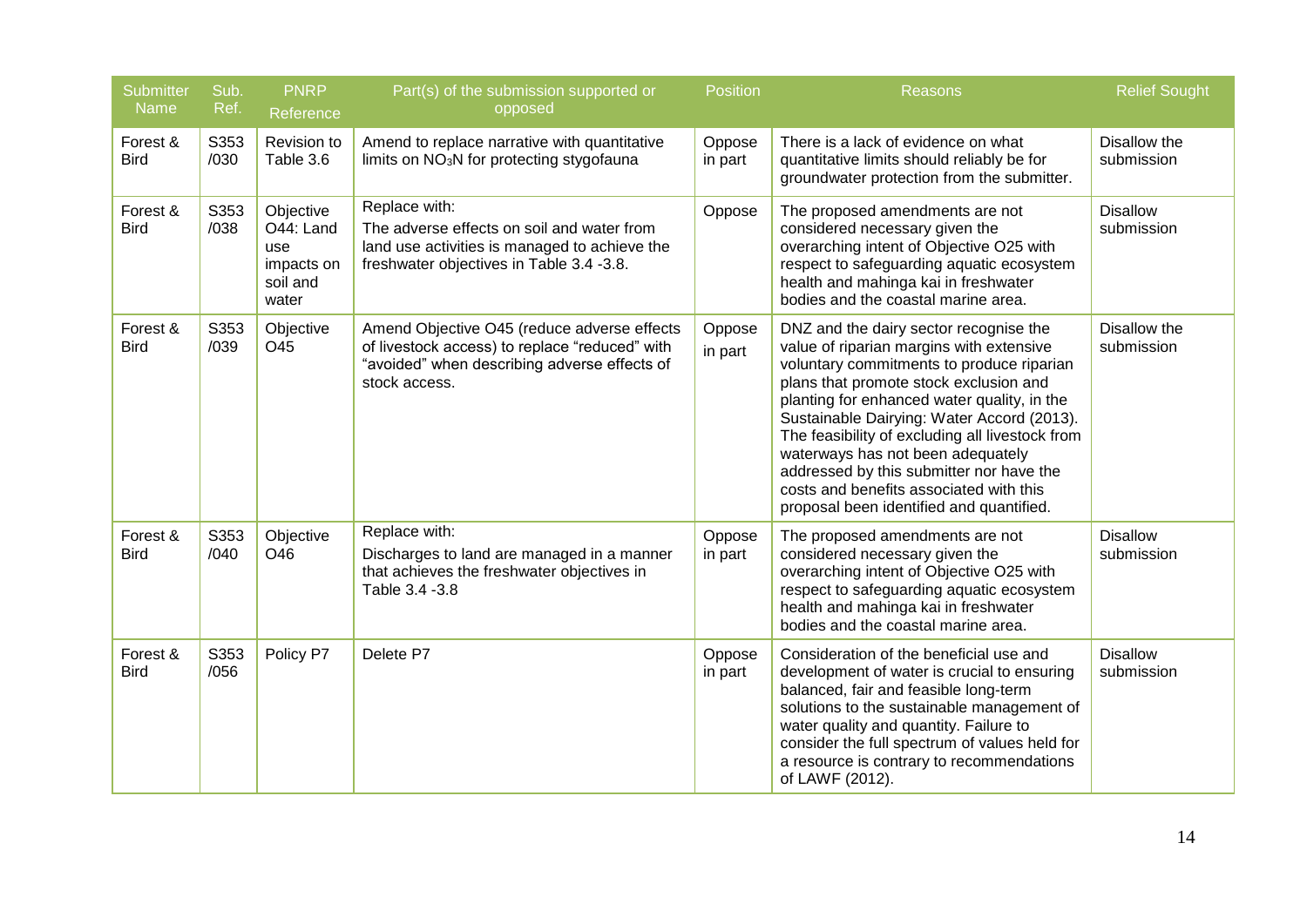| <b>Submitter</b><br>Name | Sub.<br>Ref. | <b>PNRP</b>                                                                           | Part(s) of the submission supported or<br>opposed                                                                                                                                                                                                                                                                                                                                                                                         | <b>Position</b>   | <b>Reasons</b>                                                                                                                                                                                                                            | <b>Relief Sought</b>          |
|--------------------------|--------------|---------------------------------------------------------------------------------------|-------------------------------------------------------------------------------------------------------------------------------------------------------------------------------------------------------------------------------------------------------------------------------------------------------------------------------------------------------------------------------------------------------------------------------------------|-------------------|-------------------------------------------------------------------------------------------------------------------------------------------------------------------------------------------------------------------------------------------|-------------------------------|
| Forest &<br><b>Bird</b>  | S353<br>/064 | Reference<br>Policy P23                                                               | Retain (c) but replace (a) and (b)<br>(a) Managing activities that involve discharges<br>of sediment and other pollutants in their<br>catchments to achieve the Objectives in<br>Tables 3.4 - 3.8;<br>(b) Managing erosion prone land and riparian<br>margins in their achieve the Objectives in<br>Tables 3.4 - 3.8;                                                                                                                     | Oppose<br>in part | The proposed amendments are not<br>considered necessary given the<br>overarching intent of Objective O25 with<br>respect to safeguarding aquatic ecosystem<br>health and mahinga kai in freshwater<br>bodies and the coastal marine area. | <b>Disallow</b><br>submission |
| Forest &<br><b>Bird</b>  | S353<br>/075 | Policy P36                                                                            | Replace policy with:<br>Significant adverse effects of use and<br>development on the habitats of indigenous<br>birds in the coastal marine area, wetlands, and<br>beds of rivers and lakes and their margins for<br>breeding, roosting, feeding, and migration are<br>avoided and other effects are avoided<br>remedied or mitigated.                                                                                                     | Oppose            | The policy amendment is overly general, in<br>applying to all habitats of indigenous birds<br>and all effects on these habitats (even<br>those that are less than minor).                                                                 | <b>Disallow</b><br>submission |
| Forest &<br><b>Bird</b>  | S353<br>/090 | Policy P66<br>(NPS for<br><b>FM</b><br>requiremen<br>ts for<br>discharge<br>consents) | Replace second paragraph with:<br>This policy applies to all discharges (including<br>diffuse discharges by any person or animal) of<br>contaminants to water and all discharges of<br>contaminants onto or into land that may result<br>in that contaminant or, as the result of natural<br>processes from the discharge of that<br>contaminant, any other contaminant enter<br>water.<br>Delete last paragraph (starting Sections (a)). | Oppose            | DNZ are concerned at the proposed<br>application of this policy to diffuse<br>discharges.<br>The proposed amendments specify 'water'<br>rather than 'fresh water'.                                                                        | Disallow the<br>submission    |
| Forest &<br><b>Bird</b>  | S353<br>/091 | Policy P67                                                                            | Replace policy with:<br>The adverse effects of discharges of<br>contaminants to land and water are managed<br>so that significant adverse effects are avoided.<br>Where adverse effects are not significant they<br>are managed by:<br>(a) these are avoided in the first instance;<br>(b) where they cannot be avoided, they are<br>remedied;<br>(c) where they cannot be remedied they are<br>mitigated; and                            | Oppose<br>in part | DNZ and Fonterra have concerns that the<br>proposed amendments delete the practical<br>guidance provided by Policy 67 as to how<br>adverse effects will be minimised.                                                                     | <b>Disallow</b><br>submission |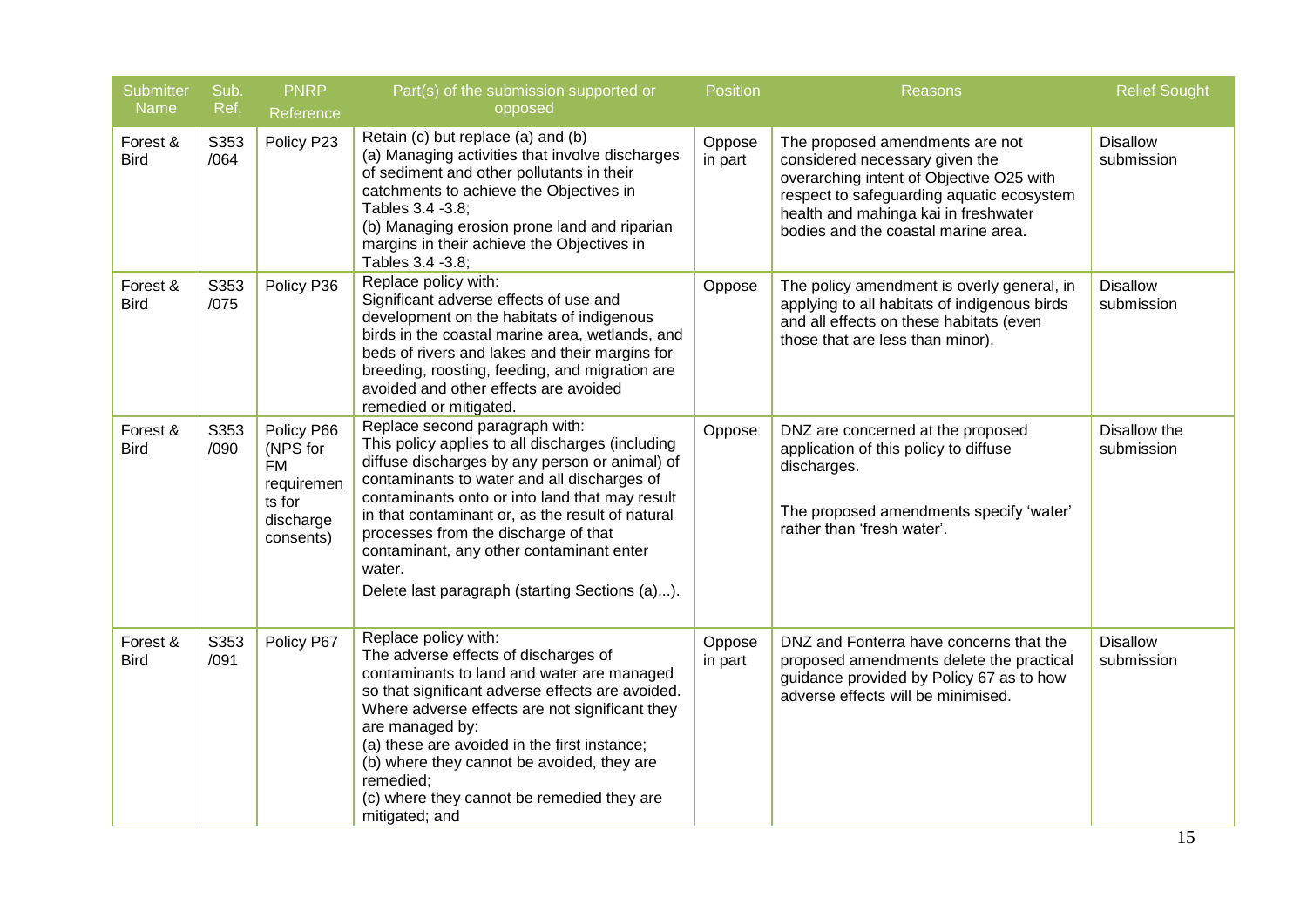| <b>Submitter</b><br><b>Name</b> | Sub.<br>Ref. | <b>PNRP</b><br>Reference                                           | Part(s) of the submission supported or<br>opposed                                                                                                                                                                | <b>Position</b>   | Reasons                                                                                                                                                                                                                                                                                                                                                                                                                                                                                                             | <b>Relief Sought</b>          |
|---------------------------------|--------------|--------------------------------------------------------------------|------------------------------------------------------------------------------------------------------------------------------------------------------------------------------------------------------------------|-------------------|---------------------------------------------------------------------------------------------------------------------------------------------------------------------------------------------------------------------------------------------------------------------------------------------------------------------------------------------------------------------------------------------------------------------------------------------------------------------------------------------------------------------|-------------------------------|
|                                 |              |                                                                    | (d) residual adverse effects that cannot be<br>mitigated, are offset.<br>Move heading 4.8.2 below Policy P67.                                                                                                    |                   |                                                                                                                                                                                                                                                                                                                                                                                                                                                                                                                     |                               |
| Forest &<br><b>Bird</b>         | S353<br>/101 | Policy P95<br>Discharges<br>to Land                                | Amend to ensure provisions properly address<br>diffuse discharges from stock.                                                                                                                                    | Oppose<br>in part | Policy 95 appropriately addresses direct<br>discharges, and is not intended to address<br>diffuse discharges from stock. DNZ and<br>Fonterra consider that continuing<br>adherence to good management practices<br>in conjunction with the collaborative<br>development of Whaitua-based provisions<br>will be more effective in managing the<br>effects of non-point discharges.                                                                                                                                   | <b>Disallow</b><br>submission |
| Forest &<br><b>Bird</b>         | S353<br>/102 | Policy P96<br>managing<br>land use                                 | Rural land use activities are undertaken in a<br>manner consistent with Policy P65 (as<br>amended by Forest and Bird and good<br>management practice.                                                            | Oppose<br>in part | The proposed amendments are not<br>necessary. As per the note in Policy P96<br>explains, the intention of the Whaitua<br>committee process is to develop limits,<br>targets and/or allocation frameworks to<br>manage rural land use, which are<br>incorporated into the Plan.                                                                                                                                                                                                                                      | <b>Disallow</b><br>submission |
| Forest &<br><b>Bird</b>         | S353<br>/105 | Policy P99<br>Livestock<br>access to<br>surface<br>water<br>bodies | Replace with the following policy:<br>Stock shall be excluded from waterbodies<br>except where the adverse effects, including<br>cumulative adverse effects, can be<br>demonstrated as being no more than minor. | Oppose<br>in part | The dairy sector is progressively<br>addressing stock access to waterways in<br>accordance with the Sustainable Dairying:<br>Water Accord (2013) and considers the<br>provisions in the pNRP to be generally<br>practical and appropriate from its relevant<br>experience at undertaking this task<br>nationwide. The submitter's proposed<br>amendments are unduly restrictive, and do<br>not recognise the progressive improvement<br>that existing good management practices<br>are achieving for water quality. | <b>Disallow</b><br>submission |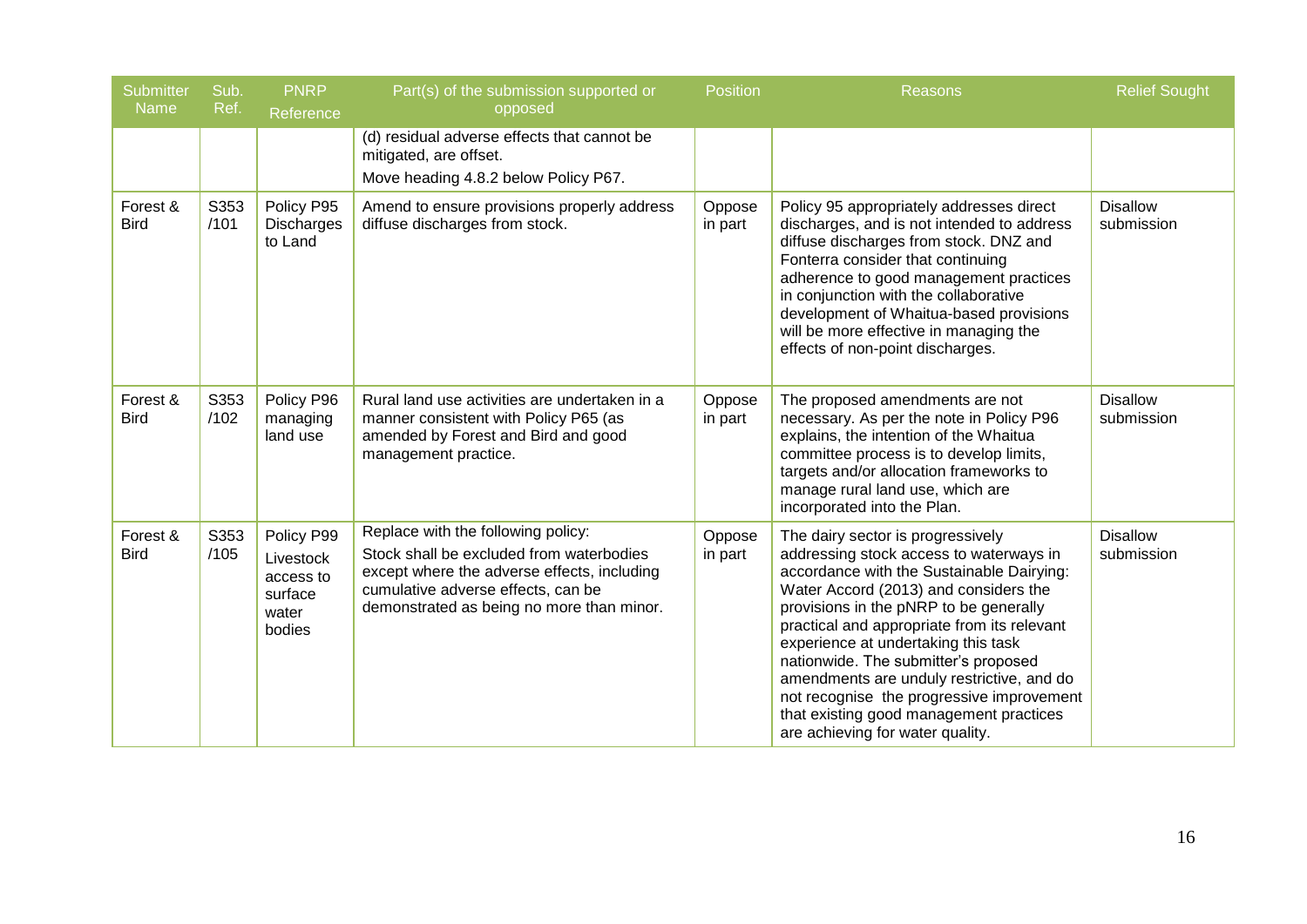| <b>Submitter</b><br><b>Name</b> | Sub.<br>Ref. | <b>PNRP</b><br>Reference                                                                                                                                        | Part(s) of the submission supported or<br>opposed                                                                                                                                                                                                                                                                                                                                                                                                                                                                                                             | <b>Position</b>   | <b>Reasons</b>                                                                                                                                                                                                                                  | <b>Relief Sought</b>          |
|---------------------------------|--------------|-----------------------------------------------------------------------------------------------------------------------------------------------------------------|---------------------------------------------------------------------------------------------------------------------------------------------------------------------------------------------------------------------------------------------------------------------------------------------------------------------------------------------------------------------------------------------------------------------------------------------------------------------------------------------------------------------------------------------------------------|-------------------|-------------------------------------------------------------------------------------------------------------------------------------------------------------------------------------------------------------------------------------------------|-------------------------------|
| Forest &<br><b>Bird</b>         | S353<br>/116 | Policy<br>P110<br>National<br>Policy<br>Statement<br>for<br>Freshwater<br>Manageme<br>nt<br>requiremen<br>ts for water<br>takes,<br>damming<br>and<br>diversion | Delete everything after the end of (b)                                                                                                                                                                                                                                                                                                                                                                                                                                                                                                                        | Oppose            | The submitter's proposed amendments do<br>not allow a balanced consideration of<br>measures that will avoid adverse effects.                                                                                                                    | <b>Disallow</b><br>submission |
| Forest &<br><b>Bird</b>         | S353<br>/124 | Policy<br>P128                                                                                                                                                  | Amend P128 to permit only transfer of up to<br>50% of existing consents in over-allocated<br>catchments                                                                                                                                                                                                                                                                                                                                                                                                                                                       | Oppose<br>in part | DNZ and Fonterra consider that a 50%<br>surrender rate is unjustified and arbitrary,<br>so could be counter-productive to efficient<br>reallocation.                                                                                            | Disallow the<br>submission    |
| Forest &<br><b>Bird</b>         | S353<br>/136 | Section<br>5.4.3                                                                                                                                                | Insert new rule(s) relating to agricultural<br>discharges which permit diffuse discharge of<br>nutrients from agricultural activities onto land in<br>circumstances where the nutrient may enter<br>water is a permitted activity provided good<br>management practices are adopted and the<br>discharge is not contributing to a breach of the<br>objectives in tables 3.4-3.8 or the limits and<br>targets. If the freshwater objectives are not<br>being met then consents would be required to<br>ensure that the freshwater objectives are being<br>met. | Oppose<br>in part | DNZ and Fonterra have concerns about the<br>proposed regulation of farming land uses to<br>natural-capital based output leaching<br>standards. The submitter's proposal will not<br>equitably promote more efficient farming.<br><b>DAIRYNZ</b> | <b>Disallow</b><br>submission |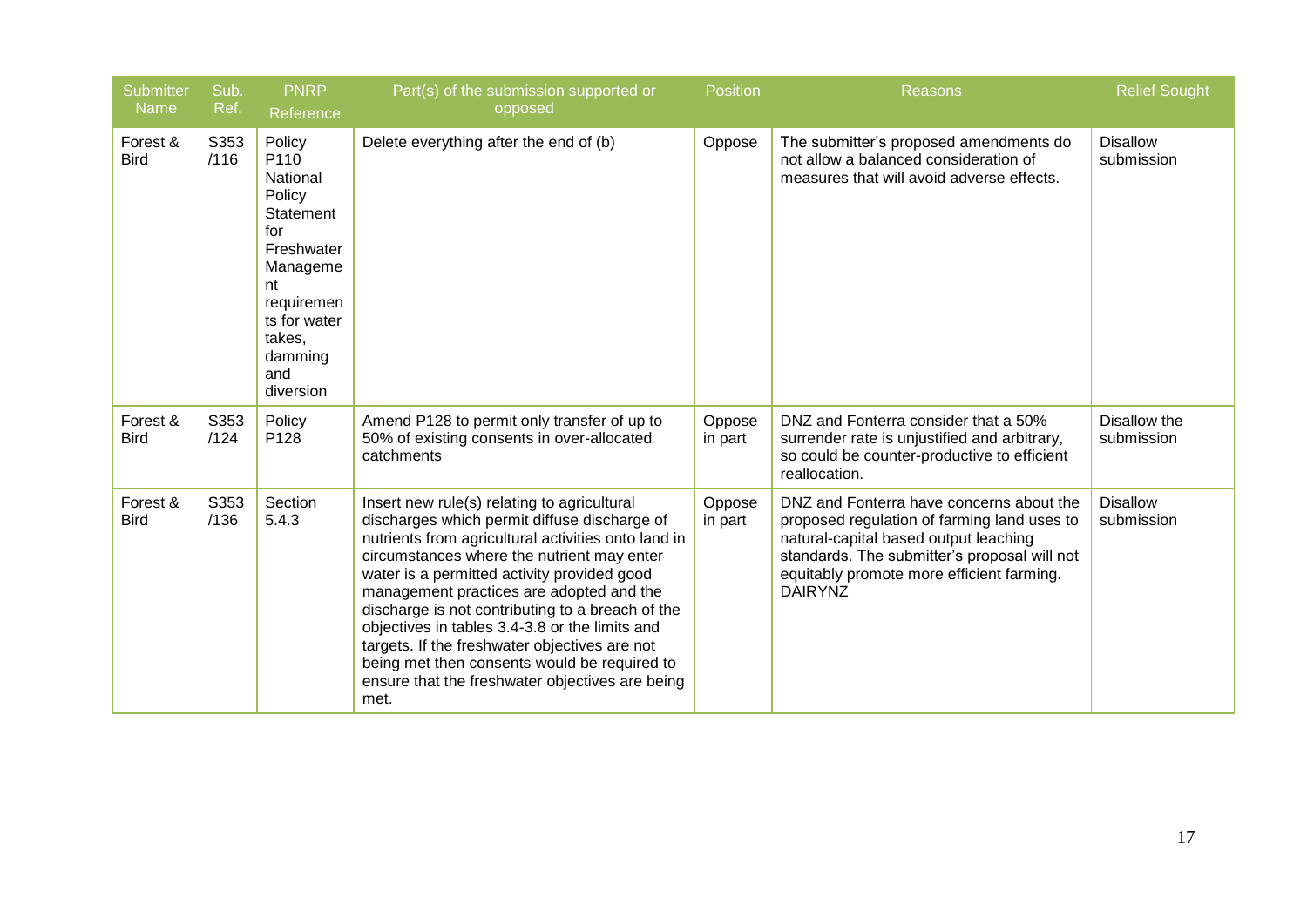| <b>Submitter</b><br><b>Name</b> | Sub.<br>Ref. | <b>PNRP</b><br>Reference                                                                                             | Part(s) of the submission supported or<br>opposed                                                                   | <b>Position</b>   | <b>Reasons</b>                                                                                                                                                                                                                                                                                                                                                                                                                                                                                  | <b>Relief Sought</b>          |
|---------------------------------|--------------|----------------------------------------------------------------------------------------------------------------------|---------------------------------------------------------------------------------------------------------------------|-------------------|-------------------------------------------------------------------------------------------------------------------------------------------------------------------------------------------------------------------------------------------------------------------------------------------------------------------------------------------------------------------------------------------------------------------------------------------------------------------------------------------------|-------------------------------|
| Forest &<br><b>Bird</b>         | S353<br>/137 | Section<br>5.4.3                                                                                                     | Add new rule for diffuse discharge from stock<br>[to give effect to Policy 96]                                      | Oppose<br>in part | DNZ and Fonterra have concerns about the<br>proposed regulation of farming land uses to<br>natural-capital based output leaching<br>standards. The submitter's proposal will not<br>equitably promote more efficient farming.                                                                                                                                                                                                                                                                   | <b>Disallow</b><br>submission |
| Forest &<br><b>Bird</b>         | S353<br>/139 | Rule R98<br>Livestock<br>access to<br>the beds of<br>surface<br>water<br>$b$ odies $-$<br>discretionar<br>y activity | Amend Rule 98 so that stock access to the<br>bed of surface water bodies that is not<br>permitted is non-complying. | Oppose            | DNZ and Fonterra support and promote<br>voluntary commitments to stock exclusion<br>through the Sustainable Accord: Fresh<br>Water, and support the progressive<br>improvements to stock access embodied in<br>Rule R97. A non-complying activity status<br>for stock access activities that do not<br>comply with Rule R97 is not appropriate as<br>it fails to recognise good management<br>practices and the increasing levels of stock<br>exclusion achieved through voluntary<br>measures. | <b>Disallow</b><br>submission |
| Forest &<br><b>Bird</b>         | S353<br>/154 | Rule R126<br>Placement<br>of a dam in<br>an<br>outstanding<br>water body<br>$-$ non-<br>complying<br>activity        | Change activity status for Rules 126 and 127<br>to prohibited                                                       | Oppose            | In principle, DNZ and Fonterra do not<br>support prohibitive activity status as there<br>may be circumstances when the effects of a<br>dam can be adequately avoided, remedied<br>or mitigated thereby allowing the activity<br>through a non-complying activity consent<br>would best promote the purpose of the Act.                                                                                                                                                                          | <b>Disallow</b><br>submission |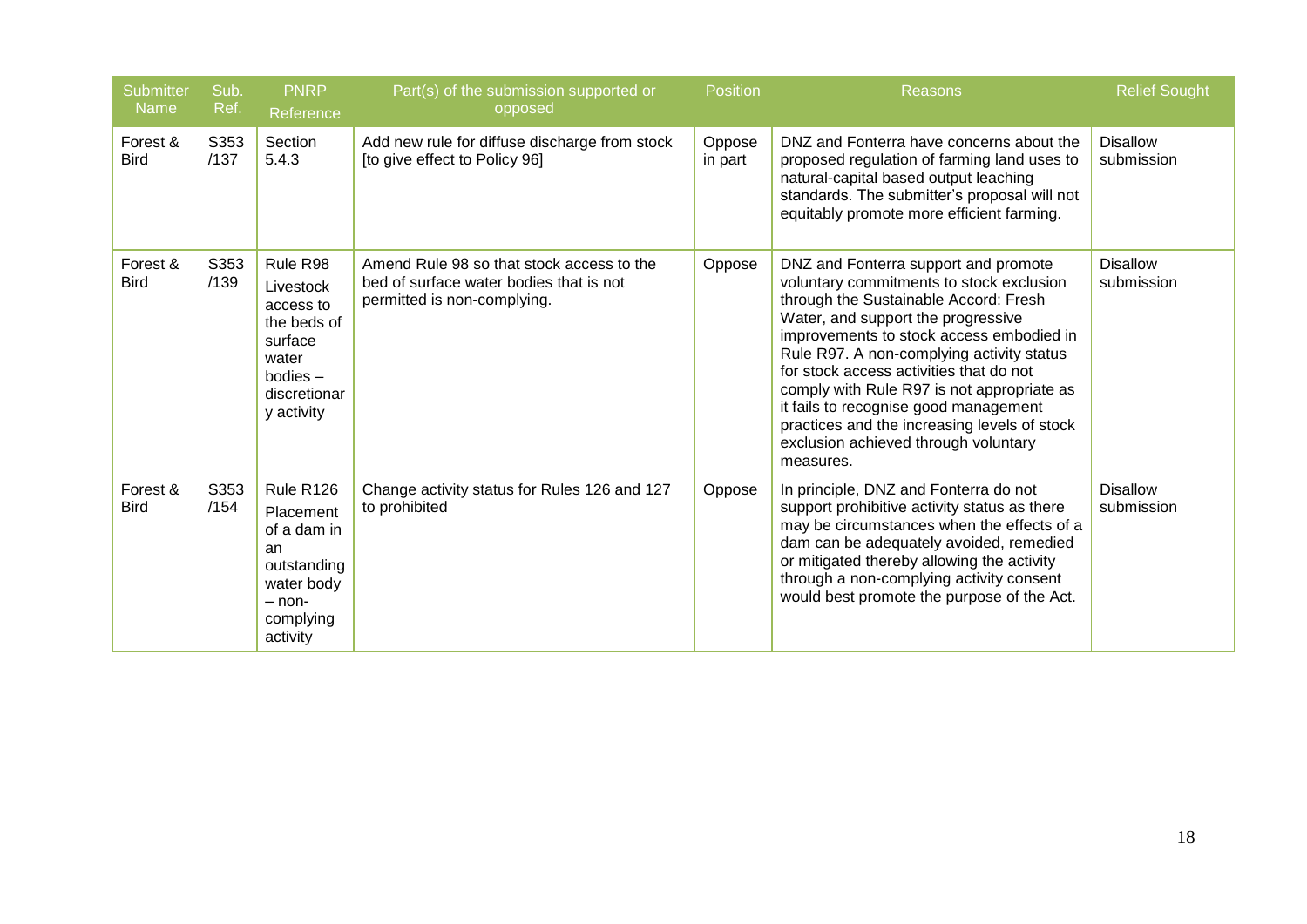| <b>Submitter</b><br>Name          | Sub.<br>Ref. | <b>PNRP</b><br>Reference                                                                                | Part(s) of the submission supported or<br>opposed                                                                                                                                                                                                                                                                                                                                                                                                                                        | <b>Position</b>    | Reasons                                                                                                                                                                                                                                                                                                                | <b>Relief Sought</b>                                                                                         |
|-----------------------------------|--------------|---------------------------------------------------------------------------------------------------------|------------------------------------------------------------------------------------------------------------------------------------------------------------------------------------------------------------------------------------------------------------------------------------------------------------------------------------------------------------------------------------------------------------------------------------------------------------------------------------------|--------------------|------------------------------------------------------------------------------------------------------------------------------------------------------------------------------------------------------------------------------------------------------------------------------------------------------------------------|--------------------------------------------------------------------------------------------------------------|
| Forest &<br><b>Bird</b>           | S353<br>/155 | Rule R127<br>Reclamatio<br>n of the<br>beds of<br>rivers and<br>lakes-<br>non-<br>complying<br>activity | Change activity status for Rules 126 and 127<br>to prohibited                                                                                                                                                                                                                                                                                                                                                                                                                            | Oppose             | In principle, DNZ and Fonterra do not<br>support prohibitive activity status as there<br>may be circumstances when the effects of a<br>dam can be adequately avoided, remedied<br>or mitigated thereby allowing the activity<br>through a non-complying activity consent<br>would best promote the purpose of the Act. | <b>Disallow</b><br>submission                                                                                |
|                                   |              | Kahungunu ki Wairarapa Submitter S300                                                                   |                                                                                                                                                                                                                                                                                                                                                                                                                                                                                          |                    |                                                                                                                                                                                                                                                                                                                        |                                                                                                              |
| Kahungu<br>nu ki<br>Wairarap<br>a | S300<br>/002 | Objective<br>O <sub>3</sub>                                                                             | Develop greater detail around mahinga kai<br>activities and Maori cultural uses [within the<br>mauri framework]. This could occur with the<br>whaitua committees.<br>S300/002                                                                                                                                                                                                                                                                                                            | Support<br>in part | In principle, more detail on these uses and<br>activities will assist the community's<br>understanding including in relation to<br>activities in mana whenua sites (Schedule<br>$C$ ).                                                                                                                                 | Allow submission<br>to the extent that<br>it will result in<br>greater clarity on<br>activities and<br>uses. |
|                                   |              |                                                                                                         | Rangitane o Wairarapa (RoW) Submitter S279                                                                                                                                                                                                                                                                                                                                                                                                                                               |                    |                                                                                                                                                                                                                                                                                                                        |                                                                                                              |
| RoW                               | S279<br>/034 | Objective<br>O <sub>23</sub>                                                                            | Retain the scope of the objective so that it<br>applies to all of the water bodies listed. This<br>objective should extend to the quality of water<br>in modified and artificial water bodies that are<br>connected to natural water bodies but are not<br>otherwise managed as a point source<br>discharge. Amend the objective so that it is<br>clear that the state at which water quality is to<br>be maintained is the state at the time the<br>regional plan review was initiated. | Oppose<br>in part  | Proposed amendments are inconsistent<br>with the RMA. Objective O23 as originally<br>worded rightly focuses on natural wetlands.                                                                                                                                                                                       | <b>Disallow</b><br>submission                                                                                |
| RoW                               | S279<br>/042 | Objective<br>31                                                                                         | Amend the objective to ensure:<br>A full assessment of outstanding natural<br>features and landscapes in the coastal marine<br>area and in the beds of lakes and rivers is<br>completed based on the full range of values<br>(natural science, sensory and shared or<br>recognised) specifically including<br>tangata<br>whenua values.                                                                                                                                                  | Oppose<br>in part  | Sites with tangata whenua values have<br>already been identified in the pNRP<br>(Schedules B and C).<br>Lake Wairarapa has been identified as an<br>outstanding water body in Schedule A.<br>However, DNZ and Fonterra have concerns<br>regarding the proposal to include the<br>broader Wairarapa Moana and the       | <b>Disallow</b><br>submission                                                                                |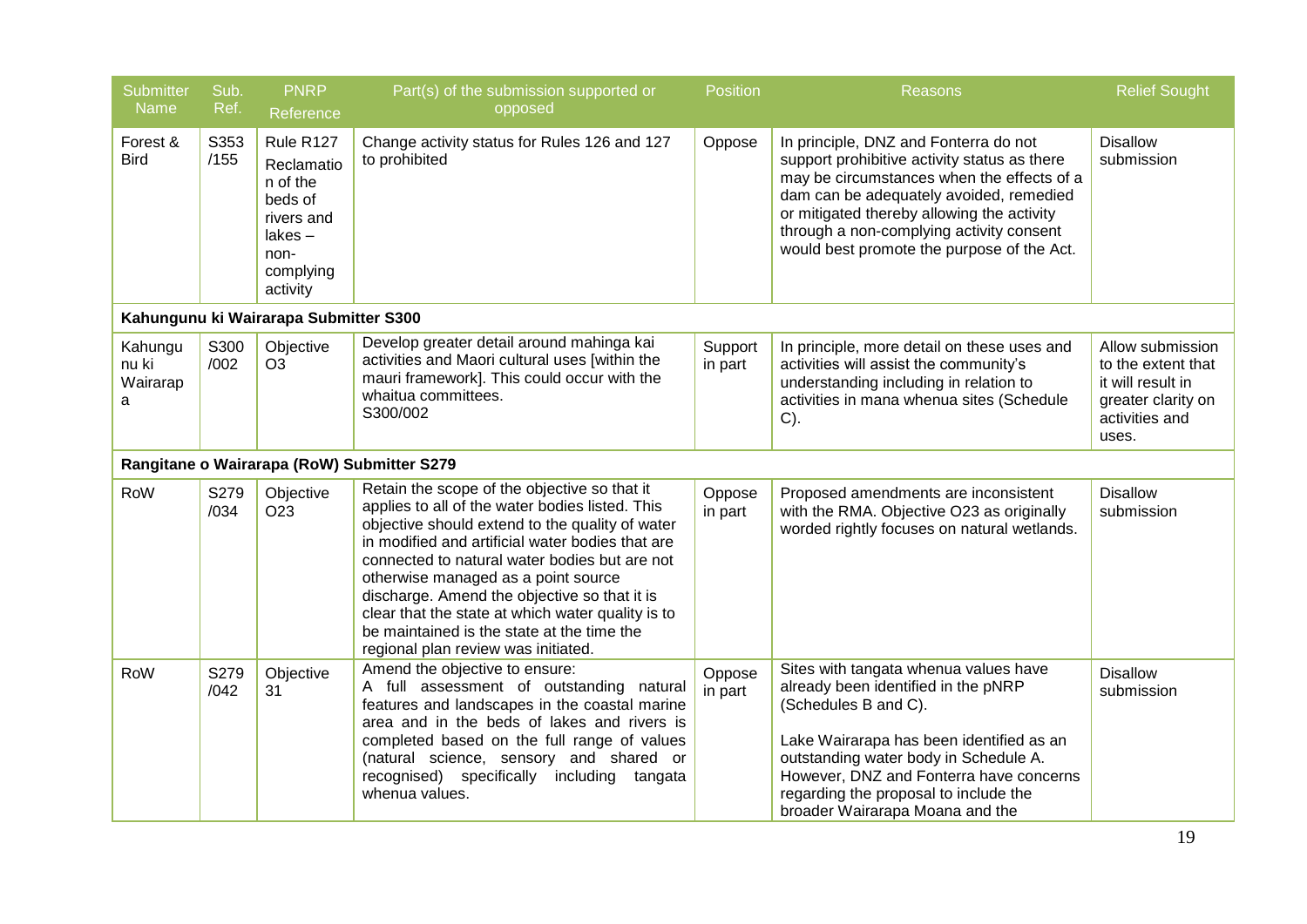| <b>Submitter</b><br><b>Name</b> | Sub.<br>Ref. | <b>PNRP</b><br>Reference | Part(s) of the submission supported or<br>opposed                                                                                                                                                                                                                                                                                                                                                                                                                                                                                                                                                                                                                                                                                                                                                               | <b>Position</b> | Reasons                                                                                                                                                                                                                                                                                                                                   | <b>Relief Sought</b>           |
|---------------------------------|--------------|--------------------------|-----------------------------------------------------------------------------------------------------------------------------------------------------------------------------------------------------------------------------------------------------------------------------------------------------------------------------------------------------------------------------------------------------------------------------------------------------------------------------------------------------------------------------------------------------------------------------------------------------------------------------------------------------------------------------------------------------------------------------------------------------------------------------------------------------------------|-----------------|-------------------------------------------------------------------------------------------------------------------------------------------------------------------------------------------------------------------------------------------------------------------------------------------------------------------------------------------|--------------------------------|
|                                 |              |                          | Wairarapa Moana and the Ruamahanga River<br>and its tributaries are recorded as Outstanding<br>Water Bodies.<br>Palliser Bay, including the Lake Onoke, is<br>identified as an area of outstanding natural<br>landscape.                                                                                                                                                                                                                                                                                                                                                                                                                                                                                                                                                                                        |                 | Ruamahanga River and its tributaries in<br>Schedule A.                                                                                                                                                                                                                                                                                    |                                |
| RoW                             | S279<br>/057 | Objective<br>47          | Provide a clear time-bound outcome statement<br>within the objective, such as to avoid<br>sediment-laden runoff to water where is will<br>cause the freshwater objectives and limits in<br>this Plan to be exceeded, and reduce existing<br>sediment discharges to a level that will cause<br>the freshwater objectives and limits to be met<br>by no later than 2030.                                                                                                                                                                                                                                                                                                                                                                                                                                          | Oppose          | Although the intent is supported, it is<br>appropriate for the Whaitua Committees to<br>address non-point sources as best they see<br>fit in an approach that is relevant to their<br>respective catchments and values, and to<br>set objectives that are specific to meeting<br>those catchment-specific desired water<br>quality goals. | <b>Disallow</b><br>submission  |
| RoW                             | S279<br>/063 | <b>New</b><br>Objective  | Add new objective which sets out outcomes<br>associated with taking, using, damming and<br>diversion of water, including: The taking, use,<br>damming and diversion of fresh water is<br>managed to:<br>a) avoid the transfer of water between water<br>bodies that are not within the same catchment<br>or between catchments.<br>b) Protect the Mauri of rivers, lakes, wetlands,<br>groundwater and other natural resources,<br>c) Recognise and provide for the relationship<br>of Maori, and their culture and traditions, with<br>land, water, waahi tapu, sites of significance<br>and other taonga,<br>d) Avoid adverse effects on Nga Taonga Nui a<br>Kiwa and Outstanding natural landscapes and<br>features (including Outstanding water bodies)<br>e) Safeguard ecosystem health and mahinga<br>kai | Oppose          | The proposed new objective is overly broad<br>and prescriptive and including the<br>requirement to "avoid" may have<br>unforeseen and unreasonable<br>consequences in light of the decisions on<br>Environmental Defence Society vs King<br>Salmon.                                                                                       | <b>Disallow</b><br>submission. |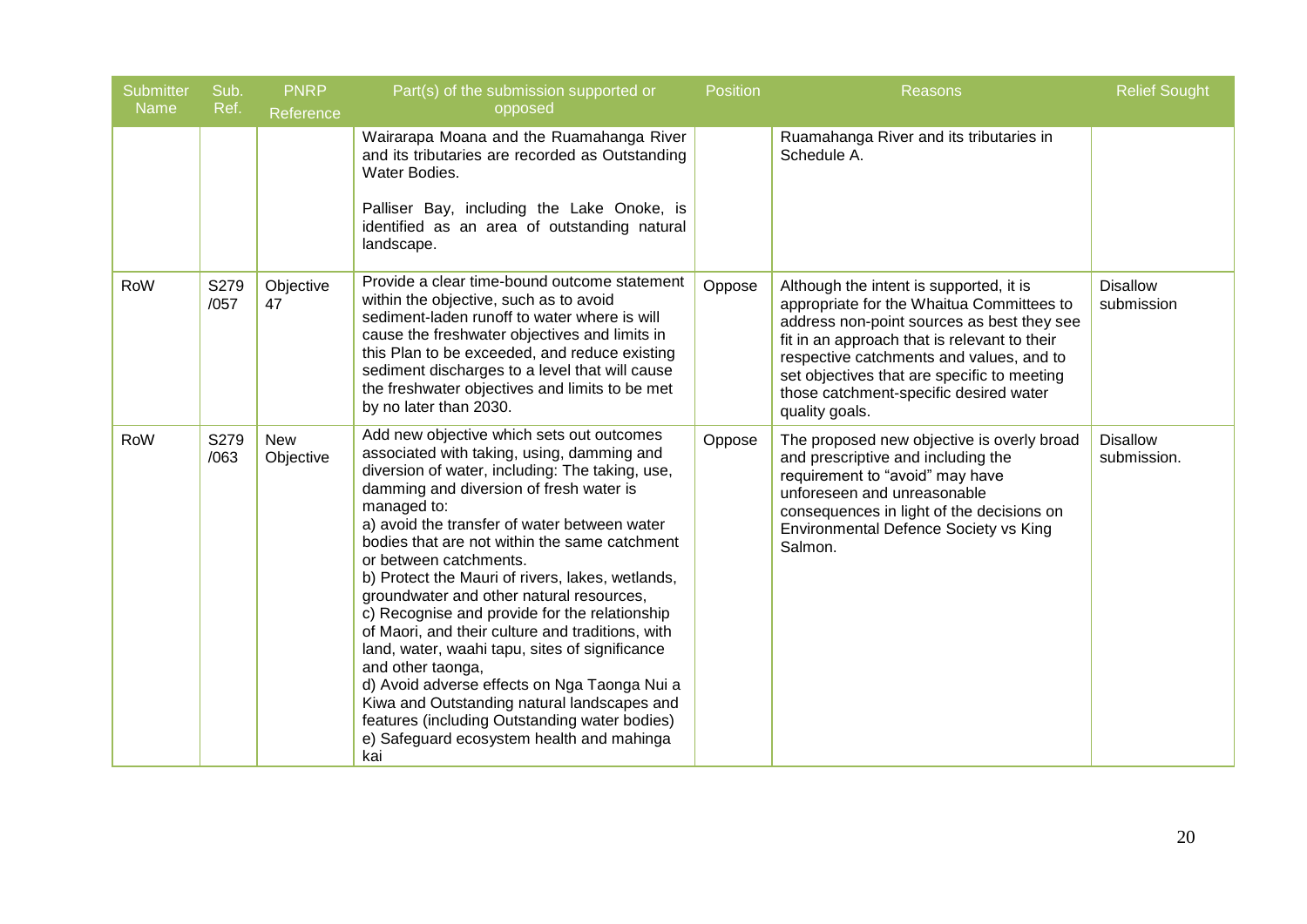| <b>Submitter</b><br><b>Name</b> | Sub.<br>Ref. | <b>PNRP</b><br>Reference | Part(s) of the submission supported or<br>opposed                                                                                                                                                                                                                                                                                                         | <b>Position</b>   | Reasons                                                                                                                                                                                                                                                                                                                                                                                                                                                                 | <b>Relief Sought</b>          |
|---------------------------------|--------------|--------------------------|-----------------------------------------------------------------------------------------------------------------------------------------------------------------------------------------------------------------------------------------------------------------------------------------------------------------------------------------------------------|-------------------|-------------------------------------------------------------------------------------------------------------------------------------------------------------------------------------------------------------------------------------------------------------------------------------------------------------------------------------------------------------------------------------------------------------------------------------------------------------------------|-------------------------------|
| RoW                             | S279<br>/084 | Policy P19               | Amend the policy by replacing "minimised" with<br>"avoided"                                                                                                                                                                                                                                                                                               | Oppose            | Seeking to avoid adverse effects on the<br>cultural relationship of Maori with air, water<br>and land is unnecessarily restrictive as it<br>requires that all effects are avoided, no<br>matter how minor, extent nor duration.                                                                                                                                                                                                                                         | <b>Disallow</b><br>submission |
| RoW                             | S279<br>/092 | Policy P31               | (a) Minimise be replaced with avoid, to reflect<br>the need to preserve natural character and<br>protect it from inappropriate use and<br>development.<br>(b) Minimise to be replaced with avoid<br>(c) Minimise to be replaced with avoid<br>(d) Minimise to be replaced with avoid<br>(e) Support as notified<br>(f) Minimise to be replaced with avoid | Oppose            | The policy as worded in the pNRP focuses<br>on maintaining or restoring aquatic<br>ecosystem health and mahinga kai. DNZ<br>and Fonterra are concerned that using the<br>term 'avoid' in an unqualified way means it<br>may be applied strictly having unforeseen<br>and unreasonable consequences. In<br>addition, values can often be safeguarded<br>without the need to "avoid" any effect (as<br>reflected in the notion of attribute bands<br>used in the NPS-FM). | <b>Disallow</b><br>submission |
| RoW                             | S279<br>/115 | New policy               | Add a new policy and associated rules that<br>directs how fresh water quality will be<br>maintained in a state at least as good as it was<br>at the time the review of the regional plan was<br>initiated. This policy should be directive in<br>terms of managing both point source and<br>diffuse contributions of contaminants to water.               | Oppose<br>in part | For practical reasons (and because Greater<br>Wellington Regional Council have informed<br>DNZ and Fonterra that overall water quality<br>is stable in the region), the state of overall<br>water quality at time of review is equivalent<br>to present and expected to remain so<br>during Whaitua processes. Whaitua<br>Committees will address water quality<br>issues and priorities for their respective<br>catchments.                                            | <b>Disallow</b><br>submission |
| RoW                             | S279<br>/129 | Policy P95               | Amend the policy and associated rules to<br>ensure that discharges to land will not occur on<br>sites of significance to mana whenua unless<br>the adverse effects on the values of those sites<br>are avoided.                                                                                                                                           | Oppose            | DNZ and Fonterra have concerns at the<br>proposed wording which requires that any<br>effect on the values of those sites is to be<br>avoided.                                                                                                                                                                                                                                                                                                                           | <b>Disallow</b><br>submission |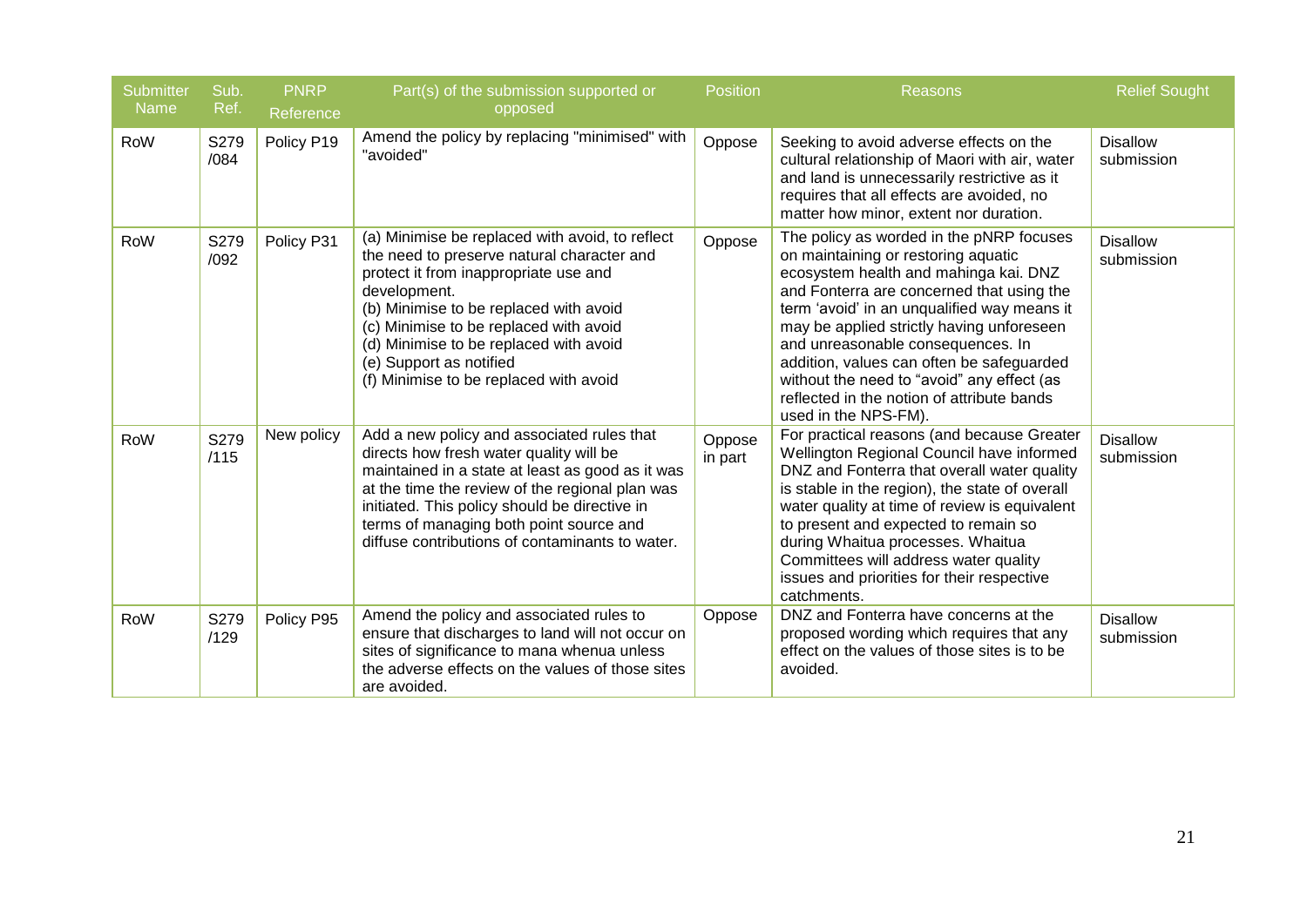| <b>Submitter</b><br>Name | Sub.<br>Ref. | <b>PNRP</b><br>Reference | Part(s) of the submission supported or<br>opposed                                                                                                                                                                                                                                                                               | Position          | Reasons                                                                                                                                                                                                                                                                                                                                                                               | <b>Relief Sought</b>           |
|--------------------------|--------------|--------------------------|---------------------------------------------------------------------------------------------------------------------------------------------------------------------------------------------------------------------------------------------------------------------------------------------------------------------------------|-------------------|---------------------------------------------------------------------------------------------------------------------------------------------------------------------------------------------------------------------------------------------------------------------------------------------------------------------------------------------------------------------------------------|--------------------------------|
| RoW                      | S279<br>/175 | Rule R59                 | Add conditions that: water does not drain water<br>from or cause the water level in a natural<br>wetland to be lowered; and the concentration<br>of nutrients (P and N) within the discharge are<br>no greater than the applicable concentration<br>limits for the water body into which the<br>discharge occurs.               | Oppose<br>in part | The Whaitua Committees are best able to<br>determine water quality targets and<br>outcomes for water bodies in their whaitua.<br>Although in principle it makes sense for the<br>concentration of nutrients to be no greater<br>in the source water than the receiving<br>water, in practice this absolute requirement<br>may present problems due to e.g. short<br>term aberrations. | <b>Disallow</b><br>submission. |
| RoW                      | S279<br>/209 | Rule R131                | Amend the rule to ensure that rivers identified<br>in Schedule C are afforded protection from<br>damming and the diversion of water as a non-<br>complying activity by including a condition in<br>Rule R131 stating the that damming and<br>diversion is not within a river or site identified<br>in Schedule B or C.          | Oppose            | The proposed non-complying activity status<br>is unduly restrictive. Consent applications<br>for this activity are appropriately assessed<br>on their merits as discretionary activity.                                                                                                                                                                                               | <b>Disallow</b><br>submission  |
| RoW                      | S279<br>/211 | Rule R133                | Amend the rule, and make associated<br>consequential changes, so that damming or<br>diverting of water from Wairarapa Moana, Lake<br>Pounui, Hapua Korari and the Hidden Lakes,<br>other than damming and diversion that is<br>necessary for ecological or biodiversity<br>enhancement purposes, is a non-complying<br>activity | Oppose<br>in part | Non-complying status is overly restrictive<br>for these activities.                                                                                                                                                                                                                                                                                                                   | <b>Disallow</b><br>submission  |
| RoW                      | S279<br>/212 | Rule R134                | Wairarapa Moana, Lake Pounui, Hapua Korari<br>and the Hidden Lakes must be included in<br>R134 to state that the damming and diverting<br>of water is a non-complying activity.                                                                                                                                                 | Oppose<br>in part | Non-complying status is overly restrictive<br>for these activities.                                                                                                                                                                                                                                                                                                                   | <b>Disallow</b><br>submission  |
| RoW                      | S279<br>/216 | Policy R.P3              | Amend the policy to include specific direction<br>around avoiding adverse effects on ecosystem<br>health and mahinga kai as a result of water<br>takes.                                                                                                                                                                         | Oppose<br>in part | Policy R.P3 as written addresses these<br>matters implicitly.                                                                                                                                                                                                                                                                                                                         | <b>Disallow</b><br>submission. |
| RoW                      | S279<br>/218 | Rule R.R3                | The rule should be amended so that it does<br>not exclude takes and uses of water where the<br>limits specified in the Plan are exceeded.                                                                                                                                                                                       | Oppose<br>in part | DNZ and Fonterra are concerned that<br>amendments to Rule R.R3 may impact on<br>the take and use of water below minimum<br>flows for specified uses (e.g. for the health<br>needs of people).                                                                                                                                                                                         | <b>Disallow</b><br>submission  |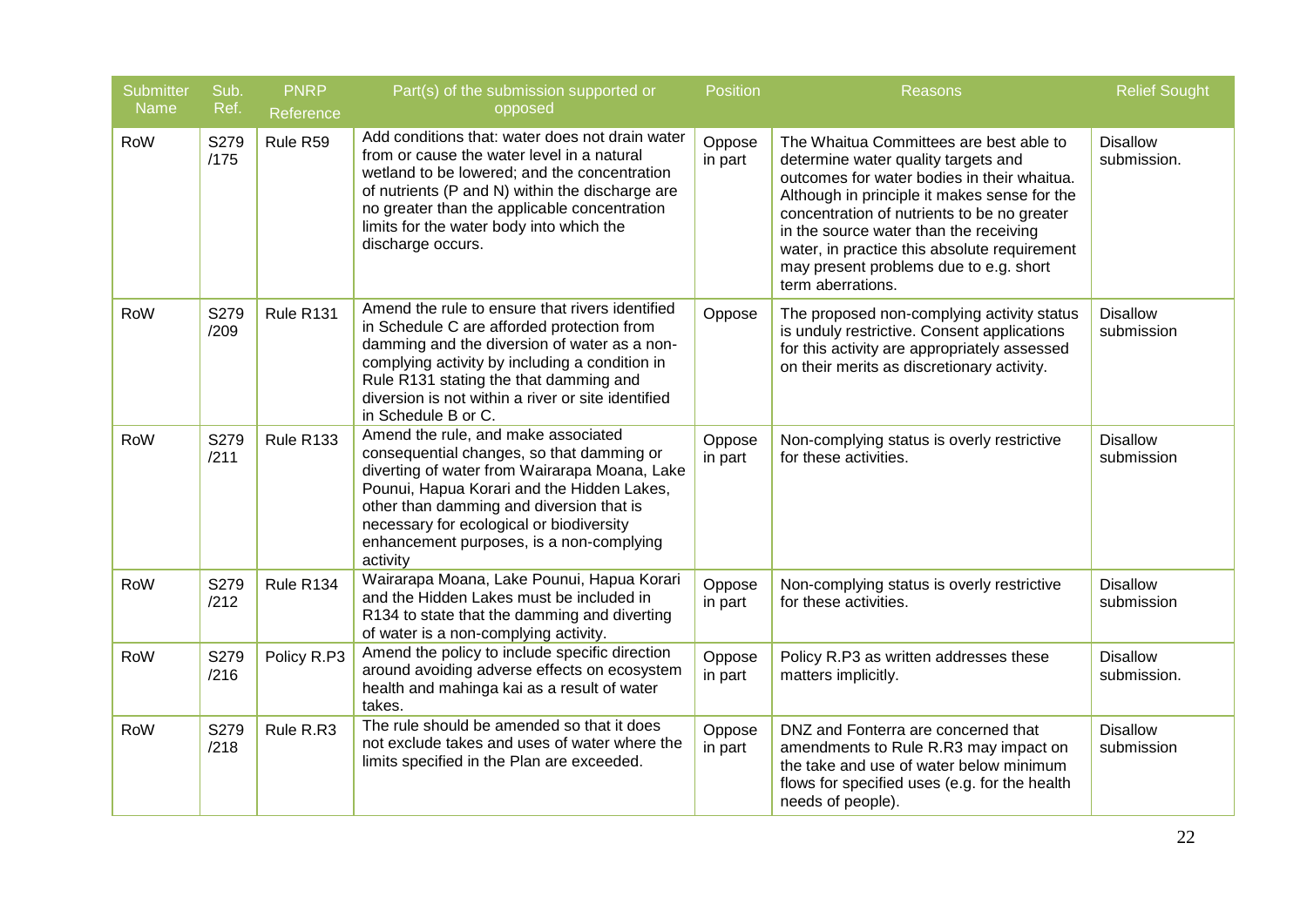| <b>Submitter</b><br><b>Name</b> | Sub.<br>Ref. | <b>PNRP</b><br>Reference          | Part(s) of the submission supported or<br>opposed                                                                                                                                                                                                                                                                                                                                                              | <b>Position</b>    | Reasons                                                                                                                                                                                                                                                                                                                                                                                                                                                                | <b>Relief Sought</b>                                                                                                                         |
|---------------------------------|--------------|-----------------------------------|----------------------------------------------------------------------------------------------------------------------------------------------------------------------------------------------------------------------------------------------------------------------------------------------------------------------------------------------------------------------------------------------------------------|--------------------|------------------------------------------------------------------------------------------------------------------------------------------------------------------------------------------------------------------------------------------------------------------------------------------------------------------------------------------------------------------------------------------------------------------------------------------------------------------------|----------------------------------------------------------------------------------------------------------------------------------------------|
| RoW                             | S279<br>/225 | <b>New</b><br>schedule            | Add a new schedule of areas of outstanding<br>and high natural character. Include objectives,<br>policies, rules and other methods that ensure<br>that the natural character of the areas within<br>the schedule is preserved and protected from<br>inappropriate use and development. Wairarapa<br>Moana should be identified as an area of<br>outstanding natural character and included in<br>the Schedule. | Oppose<br>in part  | DNZ and Fonterra support the identification<br>and mapping of outstanding natural<br>character in the coastal marine area.<br>However it is not possible to comment on<br>content of the new schedule or the related<br>provisions as the submitter has not<br>provided specific wording.                                                                                                                                                                              | <b>Disallow</b><br>submission                                                                                                                |
| RoW                             | S279<br>/226 | <b>New</b><br>schedule            | Add a new schedule for Outstanding Natural<br>Features and Outstanding Natural landscapes.<br>These should be identified and included in a<br>new schedule, with associated maps. As a<br>minimum, Wairarapa Moana should be<br>identified.                                                                                                                                                                    | Support<br>in part | DNZ and Fonterra support in principle the<br>identification and mapping of outstanding<br>natural features. However it is not possible<br>to comment on content of the new schedule<br>or the related provisions as the submitter<br>has not provided specific wording.                                                                                                                                                                                                | <b>Disallow</b><br>submission                                                                                                                |
|                                 |              |                                   | Atiawa ki Whakarongotai (AkW) Submitter S398                                                                                                                                                                                                                                                                                                                                                                   |                    |                                                                                                                                                                                                                                                                                                                                                                                                                                                                        |                                                                                                                                              |
| AkW                             | S398<br>/002 | <b>New</b><br>provisions          | Provide individual provisions for ecosystem<br>health and mahinga kai.                                                                                                                                                                                                                                                                                                                                         | Support<br>in part | DNZ and Fonterra support in principle the<br>separation of provisions for ecosystem<br>health and mahinga kai (subject to review<br>of specific wording of provisions, parameter<br>levels and their usability for the community),<br>if this is important to iwi. However it is<br>suggested that these matters may be best<br>dealt with at a Whaitua level given the<br>diversity of history and values underpinning<br>different hapū expectations of mahinga kai. | Allow submission<br>to the extent that<br>the Whaitua<br>Committees are<br>able to develop<br>provisions<br>specifically for<br>mahinga kai. |
|                                 |              | Nga Hapu O Otaki (Submitter S309) |                                                                                                                                                                                                                                                                                                                                                                                                                |                    |                                                                                                                                                                                                                                                                                                                                                                                                                                                                        |                                                                                                                                              |
| Nga Hapu<br>O Otaki             | S309<br>/032 | Policy P99                        | Include Schedule B in Policy P99 (Livestock<br>access to surface water bodies)                                                                                                                                                                                                                                                                                                                                 | Oppose<br>in part  | DNZ and Fonterra support the identification<br>of sites of significance to Maori but are<br>concerned that there is confusion in this<br>and other submissions with references to<br>and potential conflicts between Schedules<br>B and C.                                                                                                                                                                                                                             | <b>Disallow</b><br>submission                                                                                                                |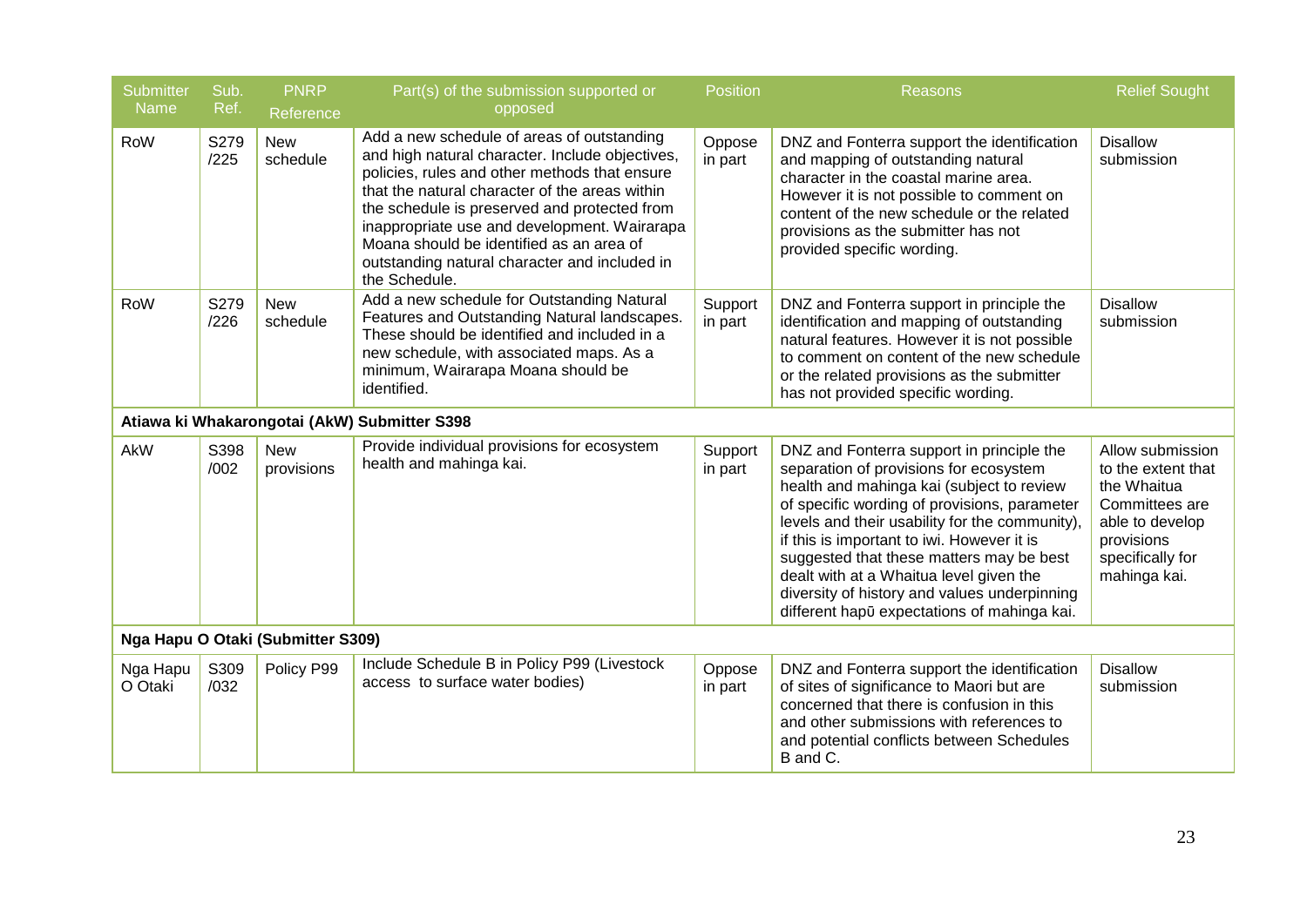| <b>Submitter</b>         | Sub.         | <b>PNRP</b>                                | Part(s) of the submission supported or                                                                                                                                                               | <b>Position</b>    | Reasons                                                                                                                                                                                                                                    | <b>Relief Sought</b>                                                                    |
|--------------------------|--------------|--------------------------------------------|------------------------------------------------------------------------------------------------------------------------------------------------------------------------------------------------------|--------------------|--------------------------------------------------------------------------------------------------------------------------------------------------------------------------------------------------------------------------------------------|-----------------------------------------------------------------------------------------|
| Name                     | Ref.         | Reference                                  | opposed                                                                                                                                                                                              |                    |                                                                                                                                                                                                                                            |                                                                                         |
| Nga Hapu<br>O Otaki      | S309<br>/036 | Rule R67                                   | Amend rule (Discharges inside sites of<br>significance - non-complying) that Schedule B<br>and C sites are included into subsection (a).                                                             | Oppose             | The submitter's proposed amendments are<br>overly restrictive given the extent of<br>Schedules B and C and the non-complying<br>activity status.                                                                                           | <b>Disallow</b><br>submission                                                           |
| Nga Hapu<br>O Otaki      | S309<br>/039 | Rule R97                                   | Amend subsection (b) to include Nga Taonga<br>Nui a Kiwa (Schedule B)                                                                                                                                | Support<br>in part | DNZ and Fonterra support the identification<br>of sites of significance to Maori but are<br>concerned that there is confusion in this<br>and other submissions with references to<br>and potential conflicts between Schedules<br>B and C. | <b>Disallow</b><br>submission                                                           |
| Nga Hapu<br>O Otaki      | S309<br>/042 | Rule R42                                   | Amend value of minor discharges to 30g/m3 in<br>all waterways. Include Nga Taonga Nui a Kiwa<br>(schedule B) in subsections (b) and (i)                                                              | Oppose             | The submitter's proposed amendments are<br>overly restrictive for a permitted activity<br>rule.                                                                                                                                            | <b>Disallow</b><br>submission                                                           |
| Nga Hapu<br>O Otaki      | S309<br>/043 | Schedule B                                 | Areas within Schedule B are managed in<br>reference to mana whenua values.                                                                                                                           | Oppose             | It is unclear what is meant by the submitter,<br>and the potential for confusion between<br>Schedule B and C sites is of concern.                                                                                                          | <b>Disallow</b><br>submission                                                           |
| Nga Hapu<br>O Otaki      | S309<br>/045 | Method M6                                  | Amend method "'Wellington Regional Council<br>in partnership with mana whenua will develop<br>an integrated'                                                                                         | Support<br>in part | This is consistent with council collaborative<br>intent and would be strengthened with a<br>similar involvement from landowners.                                                                                                           | Allow submission<br>providing it<br>includes<br>collaboration with<br>other landowners. |
|                          |              | <b>Wellington Water Ltd Submitter S135</b> |                                                                                                                                                                                                      |                    |                                                                                                                                                                                                                                            |                                                                                         |
| Wgtn<br><b>Water Ltd</b> | S135<br>/116 | Policy<br>P <sub>120</sub>                 | Remove the term "is appropriate" and re-word<br>to be certain, such as, "Water may be taken for<br>storage outside a river bed at flows above the<br>median flow provided Policy P117 is satisfied". | Support            | The proposed amendments clarify the<br>intention of Policy P120.                                                                                                                                                                           | Allow submission                                                                        |
|                          |              |                                            | Fertiliser Association NZ (FANZ) Submitter S302                                                                                                                                                      |                    |                                                                                                                                                                                                                                            |                                                                                         |
| <b>FANZ</b>              | S302<br>/066 | Schedule<br>F <sub>3</sub>                 | FANZ seeks that consideration is given to the<br>potential conflict between Schedule F1 and<br>Schedule I                                                                                            | Support            | For the reason stated by the submitter                                                                                                                                                                                                     | Allow submission                                                                        |
|                          |              | Ravensdown Submitter S310                  |                                                                                                                                                                                                      |                    |                                                                                                                                                                                                                                            |                                                                                         |